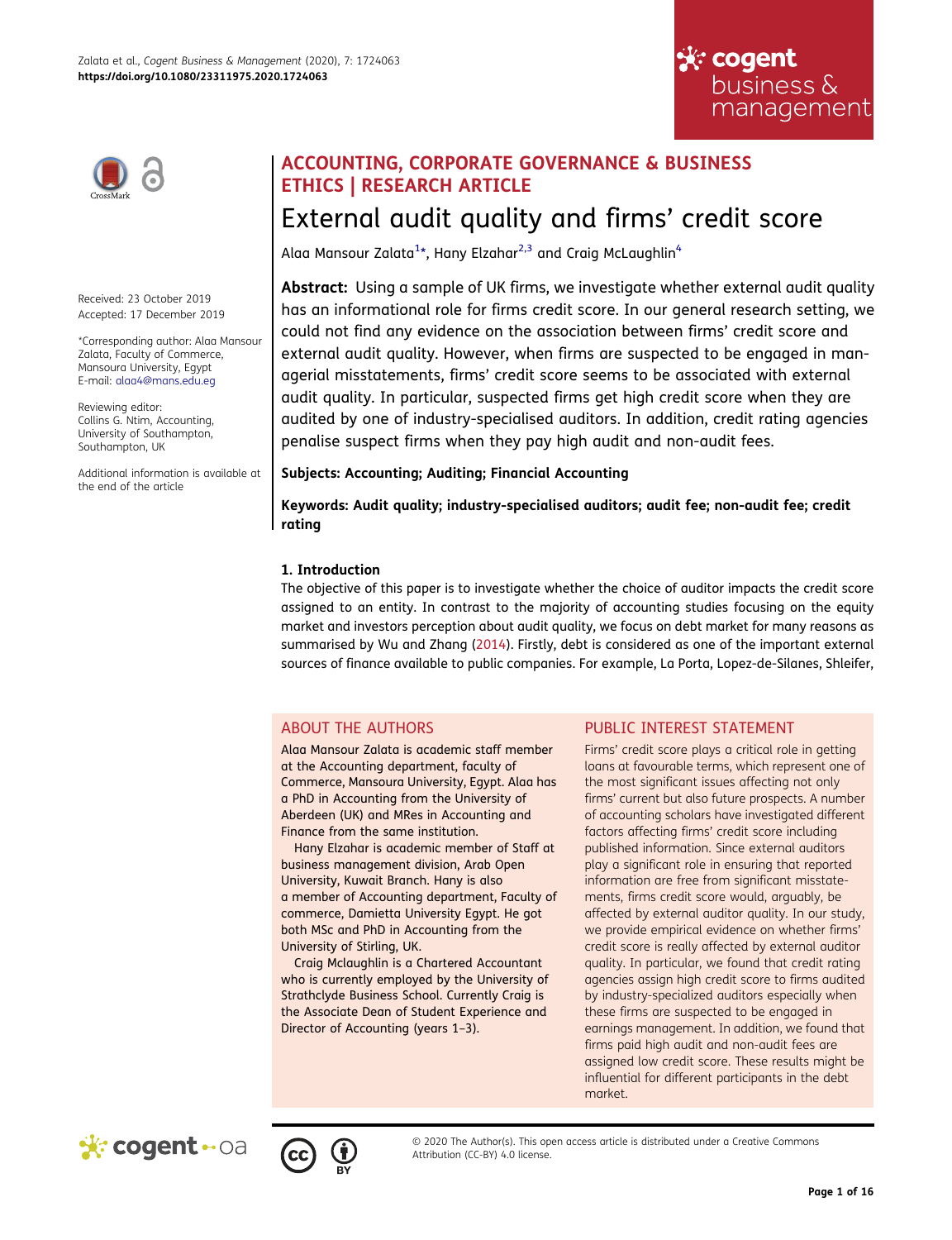<span id="page-1-8"></span>and Vishny ([1998](#page-14-1)) show that public and private debts represent 59% of gross national product while equity finance represents, on average, 40%. Therefore, lenders might represent one of the key users of firms' reported information and therefore might be concerned about financial information quality and accuracy. It worth investigating the debt market perception about the perceived quality of external auditors. In particular, in our paper, we focus on credit rating for many reasons. As noted by Frost [\(2007\)](#page-13-0), Zalata and Roberts ([2017](#page-15-0)), credit rating agencies are considered as one of the key players in the debt market and their ratings play an important role in reviewing the probability of firms default risk and determining the cost of debt.

<span id="page-1-6"></span><span id="page-1-5"></span><span id="page-1-3"></span>One might argue that lenders are more likely to behave as similar as equity investors and consequently they would require and react similarly to the same information. However, equity markets and debt markets users often have different information needs (Wu & Zhang, [2014](#page-14-0)) and Holthausen and Watts [\(2001](#page-14-2)) pointed out that what is considered relevant for one user group, may not be relevant for others users and advise against focusing exclusively on stock market data as this does not fully encompass the needs of many other users of financial information. Arguably, credit ratings agencies are less likely to base their decision on published information to evaluate firms' creditworthiness. This can be associated with having an information advantage regarding firms' prospects, and thereby they are considered more sophisticated users and less likely to rely on reported information to assign a credit score. For example, credit rating agencies have access to unpublished information such as data on board meeting minutes, internal capital allocation, and breakdown of profit by product (Ederington & Yawitz, [1987](#page-13-1); Jiang, [2008\)](#page-14-3). Therefore, it is an ongoing empirical question whether credit rating agencies are concerned about perceived audit quality where determining a suitable credit score. The research on stakeholders' perception about audit quality cannot be inclusive without extending this research to other key providers of finance; the debt market. Consequently, we engage with the debate on the use of credit rating agencies of firms' reported information and investigate whether credit rating agencies assign high score for firms audited by high quality auditors. In addition, we investigate whether credit ratings agencies are rational in this decision by investigating our research question in a setting where firms are more likely to have managed their earnings in order to affect stakeholders' perception about their underlying performance.

<span id="page-1-10"></span><span id="page-1-7"></span>Despite the theoretical expectations that lenders and credit rating agencies would use other sources of information instead of the publicity available information, the majority of empirical accounting research suggests that a firm's credit rating is sensitive to its reported information. For example, Jiang [\(2008\)](#page-14-3) shows that credit rating agencies upgrade their ratings for firms reporting better earrings performance (i.e. meeting/beating their predetermined earnings benchmarks). Similarly, Wu and Zhang [\(2014\)](#page-14-0) show that firms credit rating are associated with accounting default factors for firms that either voluntarily or mandatorily adopt the international financial reporting standards. In addition, Zalata and Roberts [\(2017](#page-15-0)) show that credit rating agencies reduce their rating for firms engaging in earnings management to avoid reporting core losses. Therefore, It seems that credit rating agencies consider firms' published information and assign higher score for high quality information. In addition, other studies found that lenders are sensitive to accounting information and performance (e.g. Abrar, [2019;](#page-13-2) Eliwa, Aboud, & Saleh, [2019](#page-13-3); Eliwa, Gregoriou, & Paterson, [2019](#page-13-4)).

<span id="page-1-9"></span><span id="page-1-4"></span><span id="page-1-2"></span><span id="page-1-1"></span><span id="page-1-0"></span>External auditors play a significant role in ensuring that reported information free from significant misstatements (DeAngelo, [1981](#page-13-5); Watts & Zimmerman, [1981](#page-14-4)), and therefore the presence of a high quality auditor should contribute to the credibility of the reported information, which in turn should affect different contracts' terms between the firm and different stakeholders including credit rating agencies. There is less consensus on whether firms' choice of auditor plays a crucial role in setting debts contracts. For example, Dedman and Kausar [\(2012\)](#page-13-6) show that private firms who are voluntarily audited obtain a significantly higher credit rating than other firms who are not. Some other studies went further and focus on the auditor quality. For instance, Mansi, Maxwell, and Miller [\(2004\)](#page-14-5) find entities that were audited by "the big four" audit firms received a better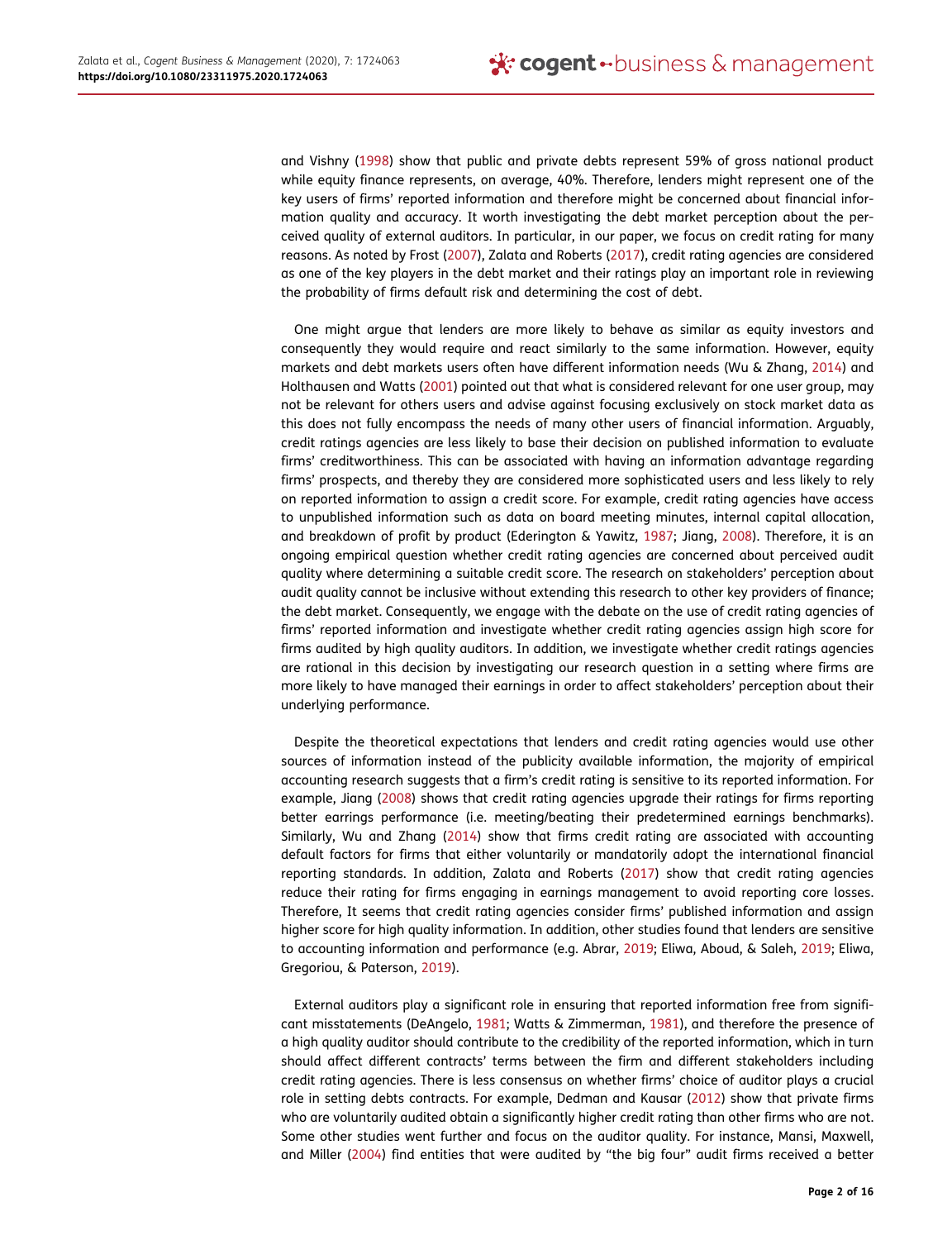credit rating and that there is a positive relationship between auditor tenure and credit rating. However, Fortin and Pittman [\(2007](#page-13-7)) did not find evidence that hiring one "the big four" auditors affected private firms' credit ratings. However, the majority of these studies have focused on firms in the USA, which is characterized by high litigation environments in which the auditor would be more concerned about their reputation and litigation consequences from material misstatements in the firms' annual report and therefore credit rating agencies are more likely to value the auditors' monitoring role. This might partially explain the contradiction between Mansi et al. ([2004](#page-14-5)) focusing on public firms and Fortin and Pittman ([2007\)](#page-13-7) focusing on private firms. Arguably, auditors' reputation and litigation risk is lower when they audit smaller private firms and it seems that credit rating agencies do not react differentially to such.

<span id="page-2-1"></span><span id="page-2-0"></span>Therefore, in order to provide direct answer to this dilemma, we use a sample of public firms listed in the UK characterized by less litigation concerns from external auditors. For example, in the UK, there is no regulatory body similar to the Securities and Exchange Commission (SEC) as in the USA, suggesting that auditor's litigation may be smaller and therefore credit rating agencies might response differentially to audit quality in such environment. Previous research noted that while the litigation in the UK has become more frequent, the litigation and penalties against external auditors are still tougher in the USA than in the UK (Basioudis, Papakonstantinou, & Geiger, [2008](#page-13-8); Seetharaman, Gul, & Lynn, [2002](#page-14-6)). Previous UK audit studies (i.e. Basioudis & Francis, [2007](#page-13-9); Basioudis et al., [2008;](#page-13-8) Ezzamel, Gwilliam, & Holland, [1996\)](#page-13-10) suggest that the UK audit market is sharp contrast to the US counterpart. Therefore, without direct examination, it is not clear whether credit rating agencies appreciate the participation of a high quality auditor in the UK. In addition, given the relative dominance of "the big 4" audit firms in the audit market, using the size of audit firm might lead to less variation between firms, which might affect the statistical power of the analysis. Therefore, we use other sophisticated proxies for audit quality. In particular, instead of using the size of the audit firm, we focus on auditors' industry expertise. In addition, we focus on the joint provision of non-audit service and finally, we focus on audit effort as measured using audit fees (AF).

Using a sample of UK firms from 2008 to 2010, we investigate the informational role of external audit quality to debt mark in the UK. We specially focus on the credit score of UK firms given the fact this this score will affect the terms of their potential debt contracts (Zalata & Roberts, [2017\)](#page-15-0). Our robustness analysis does not show any significant relationship between big audit firms and credit score. However, our main findings suggest that external audit quality does not impact the credit rating unless the firm has been suspected to be engaged in managerial misstatements. In particular, in our general research setting, we did not found evidence on the informational role of audit quality to credit rating agencies. On the other hand, our additional analysis suggests that suspect firms reporting small positive core earnings per share enjoy a high credit score if they are audited by one of industry-specialised auditors. Finally, we find that suspect firms paying high audit and non-audit fees (NAF) are penalised by credit ratings agencies, probably because credit rating agencies believe that high fees compromise auditors' independence and therefore these firms might have reported small core earnings using earnings management.

<span id="page-2-2"></span>Our paper contributes to the audit literature by providing the first evidence on informational role of external audit quality for credit rating agencies by focusing on the UK setting. Extant research, to large extent, has focused on the USA (i.e. Fortin & Pittman, [2007](#page-13-7); Mansi et al., [2004\)](#page-14-5) with less consideration to the UK, which might raise a concern over their generalizability to other countries. The UK has been characterised by more flexible legal environment than its USA counterpart, which enable us to examine how credit rating agencies react to audit quality in such flexible environment. In addition, unlike Fortin and Pittman ([2007](#page-13-7)), Mansi et al. ([2004](#page-14-5)) focusing on auditors' size, we extend extant literature by using more sophisticated proxies for audit quality such as auditors' industry specialization and audit and Non-Audit Fees. Linking our finding to Fortin and Pittman ([2007](#page-13-7)) and Mansi et al. [\(2004\)](#page-14-5), we conclude that the external auditor size does not convey new information for credit rating agencies and rather it is their characteristics that play a critical role in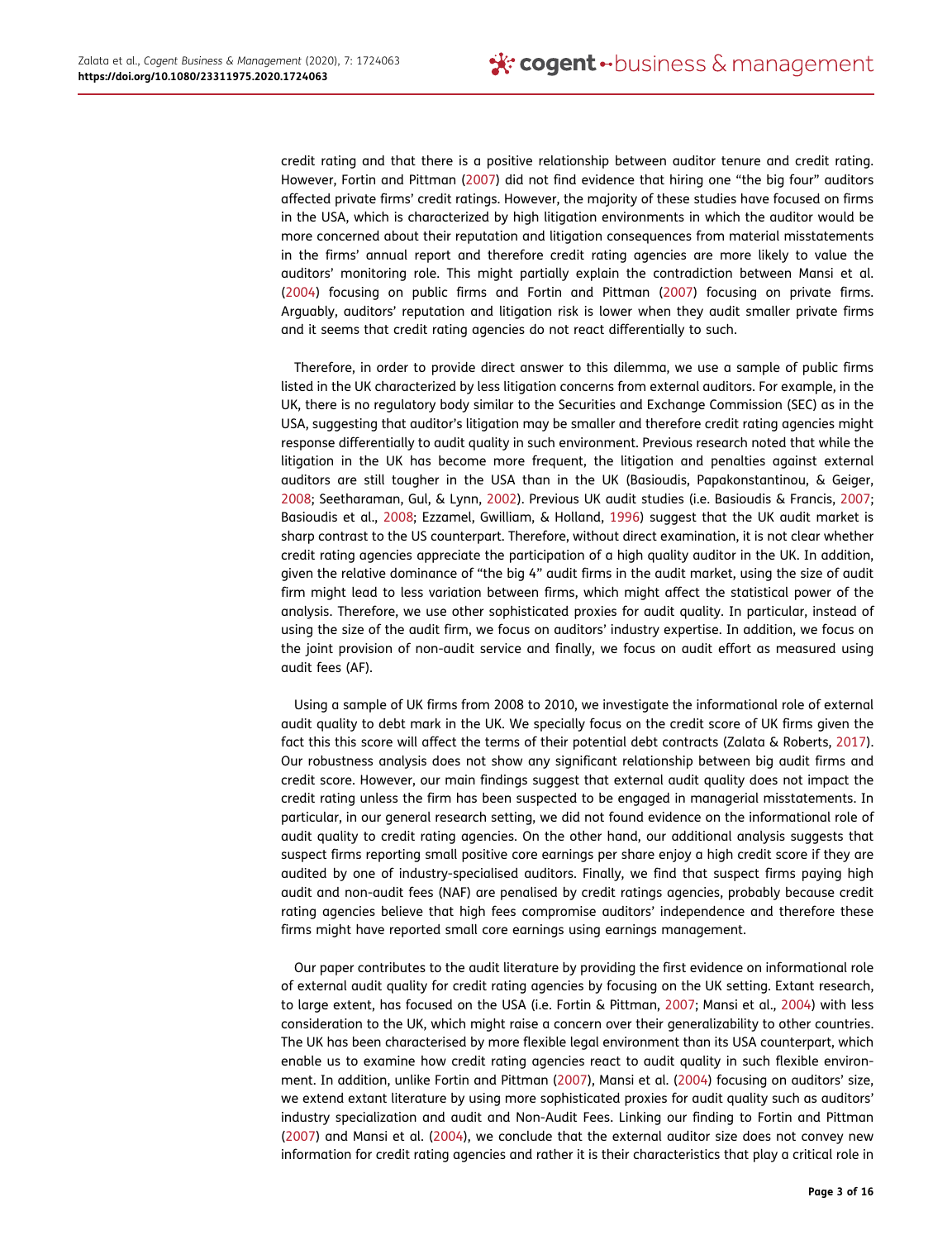assigning firms credit ratings. Second, our study sheds light on the implication of hiring high quality auditors for the debt markets. Consequently, our study contributes to the current debate on the use of published information by lenders and suggests that, at least in the UK, credit rating appreciation and reaction to external audit quality is more nuanced in firms suspected to have managed their earnings.

The reminder of our paper is structured as follows; in Section 2, we review existent related studies and develop our main hypothesis. In Section 3, we discuss our empirical equation, variables' measurement and describe our sample. In Section 4, we report and discuss our main findings and further analysis. In Section 5, we conclude.

#### 2. Literature review and hypothesis development

<span id="page-3-8"></span><span id="page-3-4"></span><span id="page-3-0"></span>The efficient market hypothesis (EMH) presumes that the capital market responds in an efficient and unbiased way to all available information, not just accounting information (Deegan & Unerman, [2006\)](#page-13-11). The underlying assumption of EMH is that the stock prices quickly reflect any newly released information (Watts & Zimmerman, [1986](#page-14-7)), and consequently, there is a close relationship between earnings announcement and share prices. There are many accounting studies that document this relationship such as Ball and Brown ([1968\)](#page-13-12) and Beaver [\(1968\)](#page-13-13). Managers are therefore interested in presenting high earnings performance in order to encourage investment in their company and to protect their wealth, where they have an interest in the share price. Failed firms may increase their earnings through earnings management. Several accounting studies suggest that investors naively fixate on reported earnings and cannot see through earnings management (Beneish & Vargus, [2002](#page-13-14); McVay, [2006](#page-14-8); Sloan, [1996;](#page-14-9) Xie, [2001](#page-14-10)).

<span id="page-3-3"></span>Given that investors cannot see through managerial opportunism, other studies assume that investors might apply simple heuristic rules in order to ascertain the integrity of firms' reported information. For example, some studies have assumed that investors might fixate on the choice of external auditors. Annual report's users observe only reported earnings and not pre-managed earnings (Francis, Maydew, & Sparks, [1999\)](#page-13-15). Agency theory suggests that managerial opportunism can be mitigated by external auditor's scrutinizing; however, audit efficiency and its ability to deter against aggressive accounting choices depends on the external auditor quality or the joint probability of detecting and reporting financial reporting breaches which in turn partially depends on external auditor independence (DeAngelo, [1981\)](#page-13-5). Independent external auditors are less likely to accept questionable accounting choices, and are more likely to detect and report errors. Since audit procedures and auditors' independence are unobservable to external users, accounting studies tend to define independence relying on the appearance dimension (Ghosh & Moon, [2005](#page-13-16)). The most common proxy for external audit quality is audit firm size.

<span id="page-3-6"></span><span id="page-3-5"></span>Arguably, large audit firms are more likely to detect material errors and misstatements because of their observable quality characteristics such as providing specialised training to their staff, accreditation by some reputable agency and peer reviews (Dopuch & Simunic, [1980](#page-13-17) cited in Teoh & Wong, [1993](#page-14-11)). Furthermore, impairing auditor independence is a reducing function of the number of current clients. In particular, DeAngelo [\(1981\)](#page-13-5) demonstrated analytically that when auditors discovered breaches, they would compare the present value of quasi-rent lost if they reported trustfully and were removed, with the present value of quasi-rent from other clients lost if they did not report and were removed from some or all other clients. That is, an auditor with large number of auditees will lose much by not reporting discovered breaches. Prior research has demonstrated that high quality information is associated with big auditors (Becker, DeFond, Jiambalvo, & Subramanyam, [1998](#page-13-18); Francis et al., [1999\)](#page-13-15)

<span id="page-3-7"></span><span id="page-3-2"></span><span id="page-3-1"></span>Given the value that big auditors create, other studies have extensively investigated whether investors can see this value and therefore reward firms audited by high quality auditor. For example, Balvers, McDonald, and Miller ([1988](#page-13-19)) and Beatty [\(1989](#page-13-20)) suggest that the underpricing of IPOs is lower in firms audited by big auditors. Similarly, Teoh and Wong ([1993\)](#page-14-11) show that firms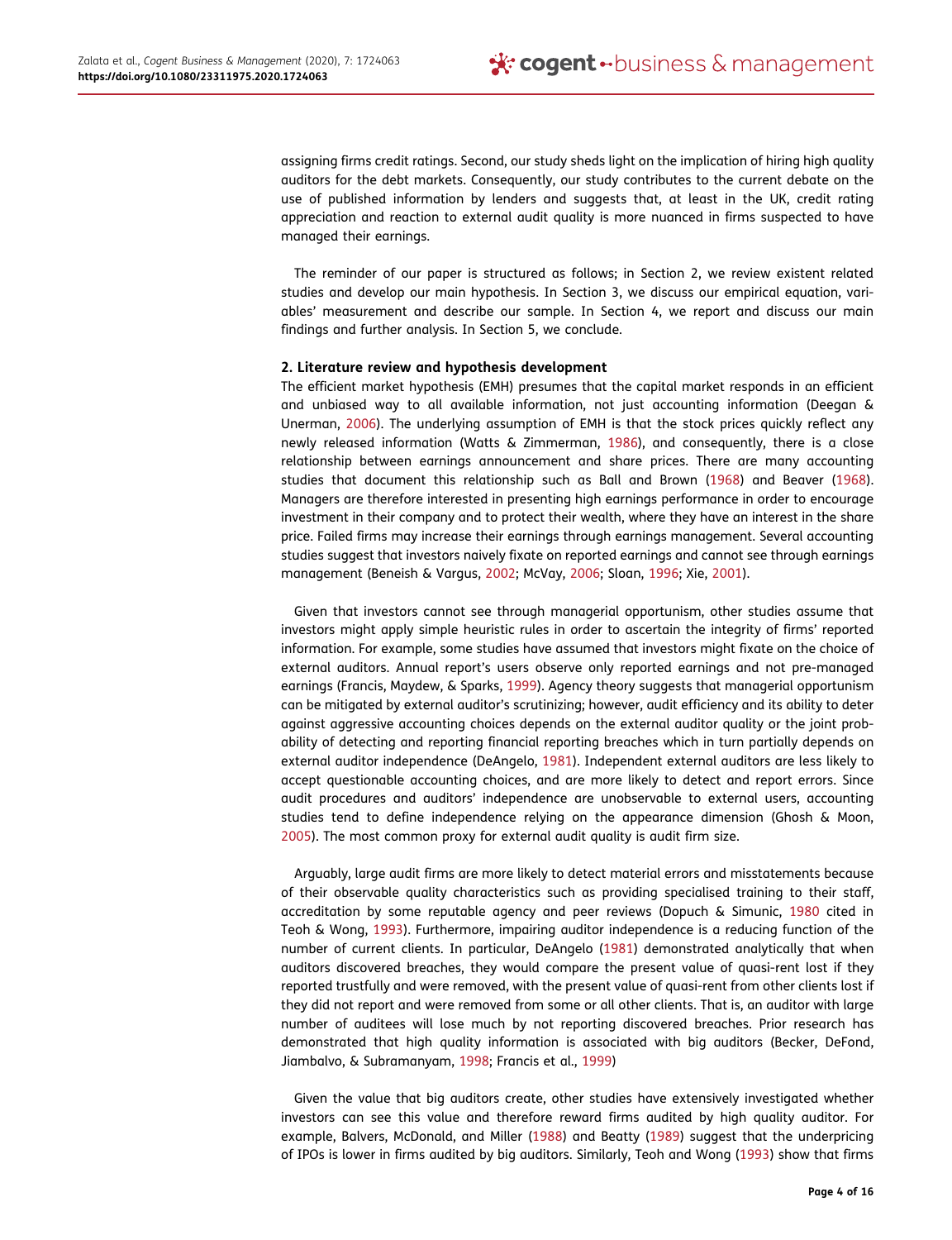<span id="page-4-6"></span><span id="page-4-2"></span>audited by a big auditor, experience high earnings response coefficients. Research also suggests that firms switching from non-big auditors to big auditors experience a stock market reward (Eichenseher, Hagigi, & Shields, [1989](#page-13-21); Johnson & Lys, [1990](#page-14-12); Kluger & Shields, [1991;](#page-14-13) Nichols & Smith, [1983\)](#page-14-14). Therefore, it appears that the informational role of the size of external auditors matters to equity investors. Other studies, albeit limited, have focused on the informational role of external auditor to the credit rating agencies and in general, as previously explained their findings are mixed (i.e. Fortin & Pittman, [2007](#page-13-7); Mansi et al., [2004](#page-14-5)). However, one problem in these studies is that, in general, they have focused on the US firms that, arguably, are operating in strong legal environment with less evidence in other countries that are arguably less tough. In addition, they have focused, to large extent on auditor size. However, current research suggests that there are others factors that might affect the quality of audit; for instance the characteristics of external auditors such as industry specialist, or the importance of audit and NAF (Fakhfakh Sakka, & Jarboui, [2016](#page-13-22)).

<span id="page-4-3"></span><span id="page-4-0"></span>Some studies use the industry specialisation as a proxy for audit quality as these types of auditors would be able to exercise better judgement due to their knowledge and expertise in such specific industry. In addition, these auditors are more likely to be concerned about their reputation as expert in such industries, which might motivate them to address technical accounting issues in more detail and challenge managers' financial reporting decisions. Previous research suggested that industry specialist auditors are associated with better information quality (Balsam, Krishnan, & Yang, [2003](#page-13-23); Gul, Fung, & Jaggi, [2009](#page-14-15); Krishnan, [2003\)](#page-14-16). Finally, other studies focus on other proxies for audit quality such as the provision of non-audit service (Hoang Tien, Thuong, Minh Duc, & Hoang Yen, [2019\)](#page-14-17). Extant accounting studies suggest that the provision of non-audit services might impair external auditors' independence, as they become, to a large extent, financially dependant of their auditee (Simunic, [1984;](#page-14-18) Beck, Frecka, & Solomon, [1988](#page-13-24); Ferguson, Seow, & Young, [2004;](#page-13-25) Frankel, Johnson, & Nelson, [2002](#page-13-26); Larcker & Richardson, [2004](#page-14-19); Lim and Tan, 2007; Zhang, Hay, & Holm, [2016](#page-15-1)).

<span id="page-4-7"></span><span id="page-4-5"></span><span id="page-4-4"></span><span id="page-4-1"></span>Based on these empirical studies, external auditor quality would play an import role in mitigating any potential managerial opportunism and will consequently contribute to the increased credibility of the financial statements. Therefore, we expect that firms retaining a high quality auditor will be assigned high credit score, which in turn might reduce their future cost of debt. In particular, we use three proxies for audit quality; namely industry-specialisation, NAF, and AF.

H1: There is positive association between credit score and high quality auditor.

## 3. Research design

## 3.1. Empirical model

In order to investigate whether credit rating agencies give high score to firms retaining high quality auditor, we employ the following equations;

$$
CR_{i,t} = \beta_0 + \beta_1 \text{AUDIT_Qi,t + \beta_2 \text{LEV}_{i,t} + \beta_3 \text{SALE}\_G_{i,t} + \beta_4 \text{CURRENT}_{i,t} + \beta_5 \text{INT}\_COV_{i,t} + \beta_6 \text{DACC}_{i,t} + \beta_7 \text{CS}_{i,t}
$$
\n(1)

Where CR is firms credit score for firm *i* in year t as reported in FAME database. Following Dedman and Kausar ([2012](#page-13-6)) and Zalata and Roberts [\(2017\)](#page-15-0), we use Qui Score reported in FAME database as a proxy for firms' credit rating. Using publicly available data, Qui Credit Assessment Ltd calculate the Qui score for each firm and this score takes a value between 0 and 100 where a higher score demonstrates stronger performance, and a reduced chance of failure during the next 12 months. AUDIT Q refers to audit quality and in this paper we use three different proxies for audit quality; namely industry-specialised auditor (AUD\_SPEC), fees paid for non-audit audit service (NAF), and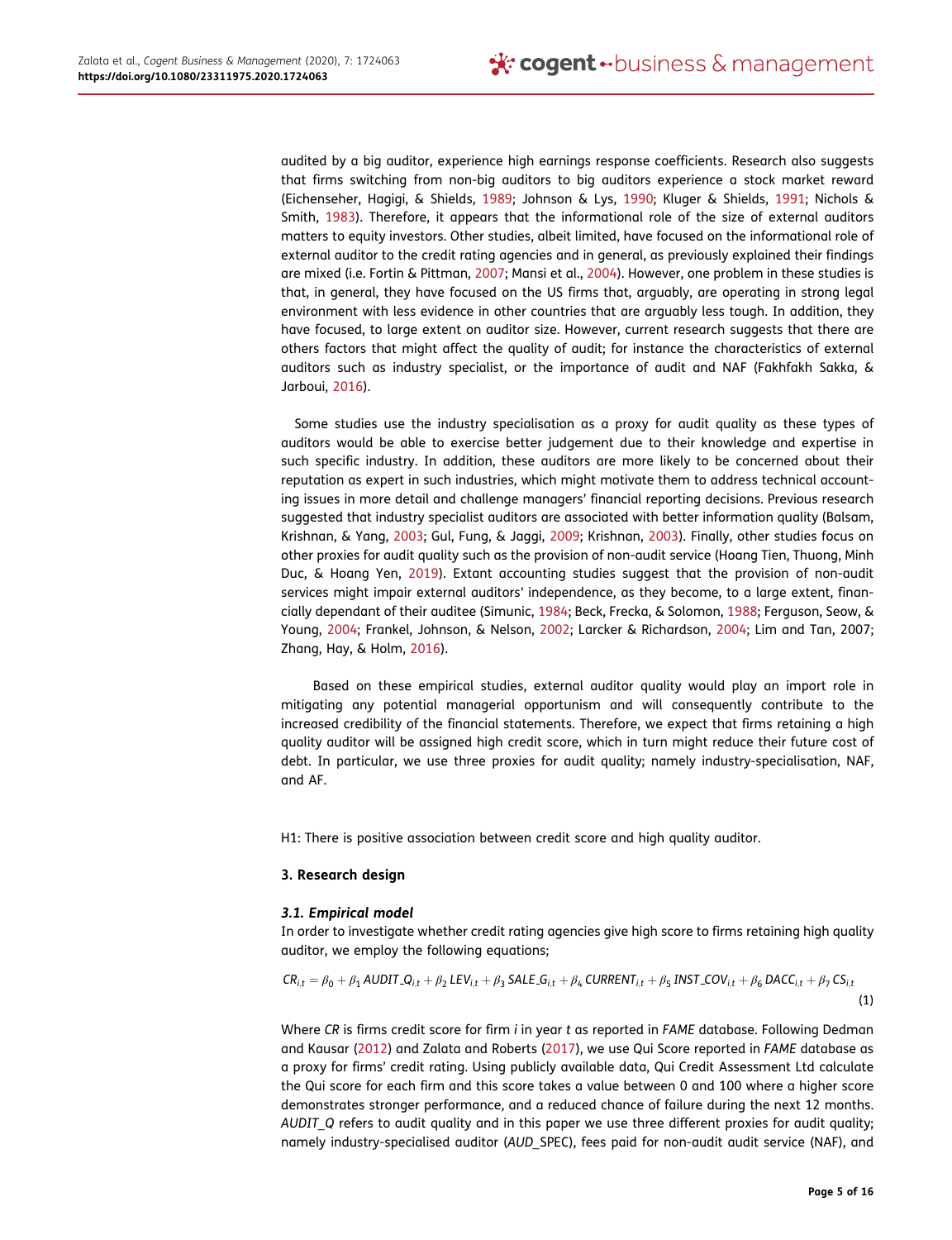<span id="page-5-4"></span><span id="page-5-1"></span>fees paid for audit service (AF). AUD SPEC is an indicator variable set to one if an industryspecialised auditor audits the firm and zero otherwise. We follow Chung and Kallapur ([2003](#page-13-27)) and Lim and Tan ([2008](#page-14-20)) and identify the industry-specialised auditor as an auditor who have the highest number of clients within the industry in year t. If credit rating agencies appreciate hiring industry-specialised auditor, we expect to find  $\theta_1$  to be positive.

<span id="page-5-5"></span>NAF can be measured either as a proportion of NAF to the total AF or as the natural logarithm of NAF. However, two problems are highlighted by Srinidhi and Gul ([2007\)](#page-14-21) regarding the proportion of NAF. Firstly, both the numerator and denominator can affect our dependent variable and therefore the change of credit score level can be attributed to either numerator or denominator. Secondly, as demonstrated by Simunic [\(1984](#page-14-18)), the increase in NAF can increase the AF, which in turn increases the denominator. Accordingly and since the Canadian Institute of Charted Accountants and the USA Public Oversight Board identified the log of NAF as an important measure for assessing the appropriateness of external auditor performance of NAF (Ferguson et al., [2004](#page-13-25)), the natural log of NAF is used to capture the economic bond arising from non-audit services. If credit rating agencies consider the joint provision of non-audit service to compromise auditor independence, we should find a negative relationship between credit rating and NAF. Similar to NAF, we measure AF as the natural logarithm of AF paid to external auditor. We use AF as a proxy for external auditor effort, where higher fees represents higher effort exerted by external auditor to improve the integrity of firms financial reports and therefore we should find a positive relationship between credit rating and AF.

<span id="page-5-3"></span>In addition to our main external audit quality variables, we control for firm characteristics that have been previously shown to affect firm's credit rating level. In particular, we control firm's leverage level. Since firms with lower levels of debt are considered less risky, it is believed that they will not face difficulties repaying their debt or associated interest. We therefore control for firms' leverage level (LEV) and LEV is measured as the proportion of long-term debts to the total capital employed. We measure total capital employed as the sum of equity and long term debt. Highly liquid firms are less likely to suffer a shortage in paying its short-term obligations and therefore we control for the current ratio (CURRENT) measured as the proportion of total current assets to total current liabilities. Firms achieving sufficient profit to cover their interest expense are less likely to suffer from financial distress and thus credit rating agencies might reward these firms, with a higher credit rating. Therefore, we control for interest cover ratio, measured as the proportion of profit before interest and taxes to total interest expense. Following Kim, Simunic, Stein, and Yi [\(2011](#page-14-22)), we control for firms' sales growth (SALE G) measured as the difference between current and last year sales divided by last year sales. Finally, prior research suggests that credit rating agencies can see through earnings management (Jiang, [2008](#page-14-3); Zalata & Roberts, [2017\)](#page-15-0), and therefore we control for earnings management practices. In particular, we control for accruals-based earnings management (DACC) and earnings management using classification shifting (CS). Where DACC is the residual from Jones ([1991\)](#page-14-23) model after adjusting it for earnings and cash flows performance (More details of this model can be found in, example, Abernathy, Beyer, & Rapley, [2014\)](#page-13-28). CS is an indicator variable set to one if the firm has both abnormal core earnings and non-recurring expenses; otherwise, we set to zero. Abnormal core earnings are the residual from an expectation model adopted from McVay ([2006\)](#page-14-8). However, we follow Zalata and Roberts ([2017\)](#page-15-0) and eliminate current year accruals from McVay's ([2006\)](#page-14-8) expectation model. We run these expectation models for each industry-year with at least six observations.

## <span id="page-5-2"></span><span id="page-5-0"></span>3.2. Sample

<span id="page-5-6"></span>A sample of UK firms with available data on DataStream, FAME, and IBES databases over the period from 2008 and 2010 were analysed. Similar to prior accounting research, we exclude firms belong to financial services and utilities sectors from our sample. In addition, in order to avoid the impact of outliers, following Zalata and Roberts ([2016](#page-15-2)), we exclude firms with sales less than £0.5 million. Furthermore, we exclude firms with missing credit rating data or financial data required to run equation 1. These procedures lead to a final sample of 1369 firm-year observations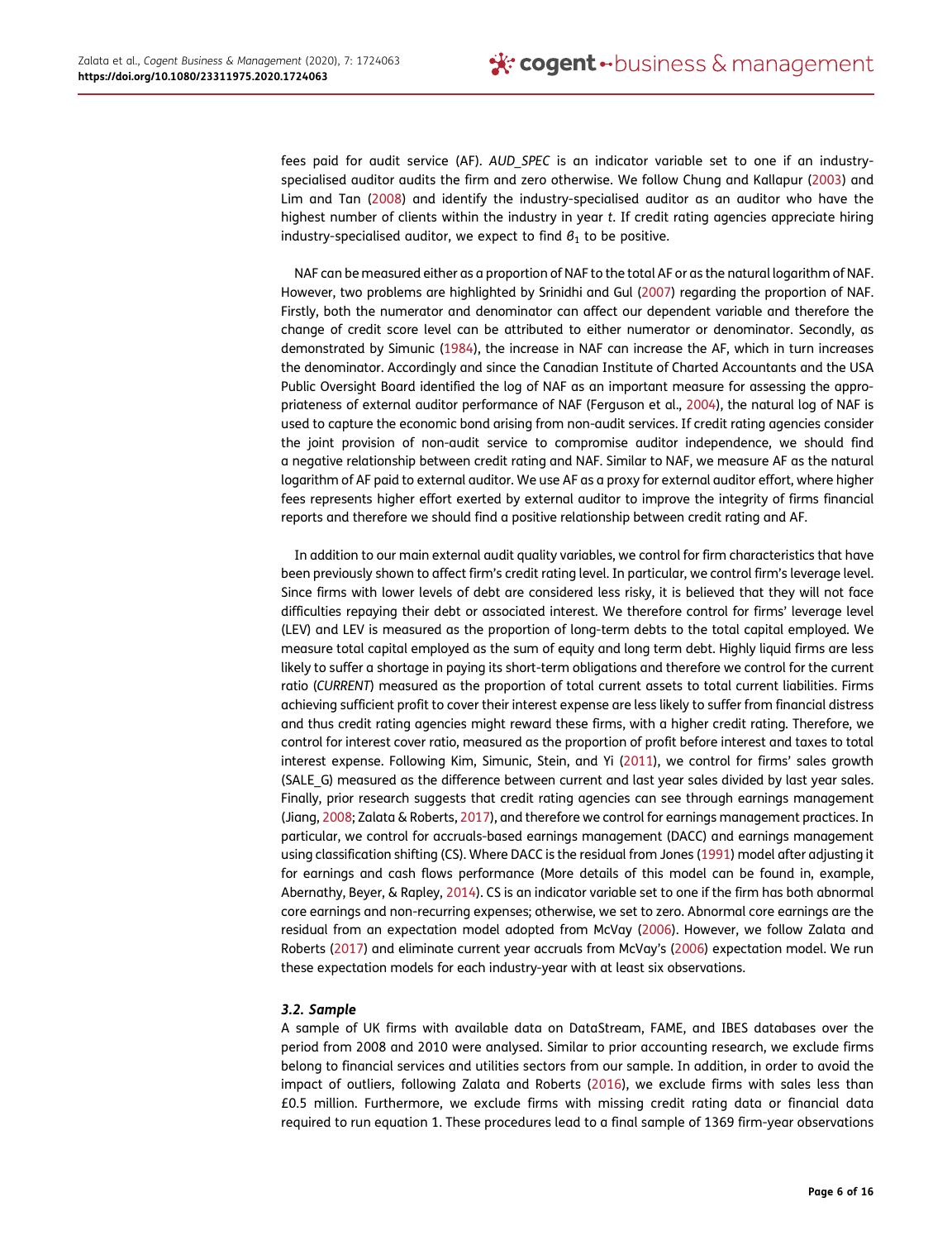with complete data over the sample period from 2008 to 2010. We collected different audit quality data and firms' credit score from FAME database.

### 4. Findings

#### 4.1. Descriptive statistics

We report descriptive statistics for different variables used in our analysis in Table [1](#page-6-0). The average credit score for our sample is 87 (natural logarithm 4.46) suggesting on average that our sample are characterised by good financial health. It shows that 36% of our samples are audited by one of the industry-specialised auditors. We report the Pearson correlation in Table [2](#page-7-0) and in general, there are no potential multicollinearity issues in our analysis.

#### 4.2. Multivariate analysis

Under this analysis, we report our findings of our main research question of whether hiring high quality auditors would have an impact on firms' credit score. In particular, we use three proxies for audit quality; namely, first, industry-specialised auditor (AUD\_SPEC) and we expect that hiring an auditor with relevant sector experience will add to the integrity of firms' financial statements and consequently would improve firms' credit score. Second, NAF and we expect that the joint provision of NAF might impair auditor independence, which in turn might lead to a reduction in firms credit score. Finally, AF and we expect that higher AF imply high effort exerted and proportionately lower levels of materiality being set by external auditors to improve the integrity of firms' financial statements which in turn might lead to improving firms' credit score. However, other studies argue that high AF might impair auditor independence, and therefore this might negatively affect firms' credit score. We report the finding of this analysis in Table [3](#page-8-0).

<span id="page-6-0"></span>

| <b>Table 1. Descriptive statistics</b> |       |        |                |         |       |
|----------------------------------------|-------|--------|----------------|---------|-------|
| Variables                              | Mean  | Median | <b>STD DEV</b> | Q1      | Q3    |
| CR.                                    | 4.46  | 4.51   | 0.15           | 4.43    | 4.53  |
| AUD SPEC                               | 0.36  | 0.00   | 0.48           | 0.00    | 1.00  |
| <b>NAF</b>                             | 4.45  | 4.62   | 1.97           | 3.26    | 5.72  |
| AF                                     | 5.26  | 5.09   | 1.40           | 4.2     | 6.18  |
| LEV                                    | 0.23  | 0.14   | 0.59           | 0.00    | 0.34  |
| SALE G                                 | 0.20  | 0.08   | 0.94           | $-0.05$ | 0.21  |
| <b>CURRENT</b>                         | 1.78  | 1.39   | 1.56           | 0.93    | 1.97  |
| <b>INST COV</b>                        | 10.22 | 4.26   | 36.12          | 0.00    | 13.95 |
| <b>DACC</b>                            | 0.00  | 0.00   | 0.06           | $-0.02$ | 0.02  |
| <b>CS</b>                              | 0.35  | 0.00   | 0.48           | 0.00    | 1.00  |

**Where** 

CR: Natural logarithm of firms' credit score as reported in FAME database.

AUD SPEC: Industry-specialised auditor, which is an indicator variable set to one if the firm is audited by an industryspecialised auditor and zero otherwise.

NAF: The natural logarithm of non-audit fees.

AF: The natural logarithm of audit fees.

LEV: Firms' leverage measured as the proportion of long-term debts to the total capital employed.

SALE\_G: Sales Growth measured as the difference between current and last year sales divided by last year sales.

CURRENT: Current ratio measured as the proportion of total current assets to total current liabilities.

INST\_COV: Interest coverage ratio measured as the proportion of profit before interest and taxes to total interest expense. To avoid outlier, we cap INST\_COV between 100 and −100.

DACC: Discretionary accruals adopted from adjusted expectation model adopted from modified Jones ([1991\)](#page-14-23) as discussed in Abernathy et al. [\(2014](#page-13-28)). We require at least 6 industry-year observations to run this model.

CS: Classification shifting measured as indicator variable set to one if the firm has abnormal core earnings and has non-current expenses. Where abnormal core earning is measured using expectation model adopted from McVay [\(2006](#page-14-8)) and Zalata and Roberts ([2017\)](#page-15-0). Similar to DACC, we require at least 6 industry-year observations to run this model.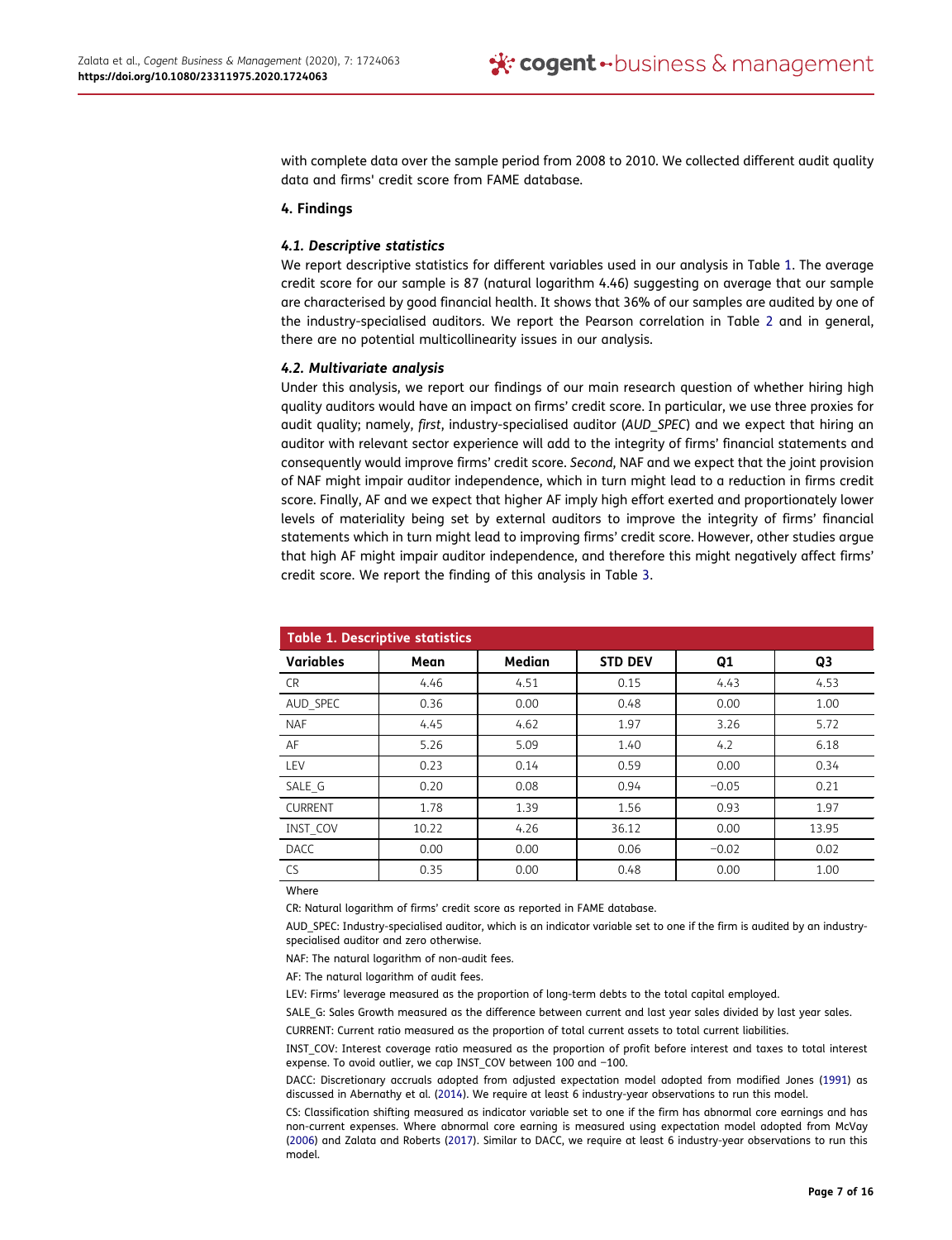<span id="page-7-0"></span>

|                                  | <b>Table 2. Correlation matrix</b> |                                                               |                 |            |                |                   |                |          |         |   |
|----------------------------------|------------------------------------|---------------------------------------------------------------|-----------------|------------|----------------|-------------------|----------------|----------|---------|---|
| Variables                        | ෪                                  | AUD_SPEC                                                      | $rac{1}{2}$     | ₹          | $\mathbf{z}$   | SALE <sub>G</sub> | <b>CURRENT</b> | INST_COV | DACC    | უ |
| ã                                |                                    |                                                               |                 |            |                |                   |                |          |         |   |
| AUD_SPEC                         | $-0.02$                            |                                                               |                 |            |                |                   |                |          |         |   |
| <b>VAF</b>                       | 0.02                               | $0.10***$                                                     |                 |            |                |                   |                |          |         |   |
| ₹                                | $-0.01$                            | $0.09***$                                                     | $0.71***$       |            |                |                   |                |          |         |   |
| Ξ                                | $-0.07***$                         | 0.03                                                          | $0.09***$       | $0.14***$  | $\overline{a}$ |                   |                |          |         |   |
| SALE <sub>C</sub>                | 0.00                               | $-0.04$                                                       | $-0.02$         | $-0.06**$  | $-0.04$        |                   |                |          |         |   |
| CURRENT                          | $-0.02$                            | 0.02                                                          | $-0.13***$      | $-0.22***$ | $-0.09***$     | $0.13***$         |                |          |         |   |
| INST_COV                         | $0.28***$                          | 0.03                                                          | $0.06**$        | $0.09***$  | $-0.07**$      | $-0.03$           | $-0.05*$       |          |         |   |
| DACC                             | 0.03                               | $-0.01$                                                       | $-0.03$         | $-0.05*$   | 0.00           | $0.06***$         | $0.07***$      | 0.04     |         |   |
|                                  | 0.00                               | 0.02                                                          | 0.02            | 0.04       | $0.05*$        | $-0.03$           | $-0.01$        | $0.05*$  | $-0.02$ |   |
| All variables are as in Table 1. |                                    | ***, **, and * denote significance at 1%, 5%, and 10% levels, | , respectively. |            |                |                   |                |          |         |   |

| <u>יומור</u><br>۱               |
|---------------------------------|
| $\sim$<br>ï                     |
| -<br>ג                          |
| )<br>)<br>)<br>)<br>)<br>č<br>V |
| 2<br>1                          |
| ;                               |
| きゃく きょうこうしょうこう りょうこうせき          |
|                                 |
|                                 |
|                                 |
| **                              |
|                                 |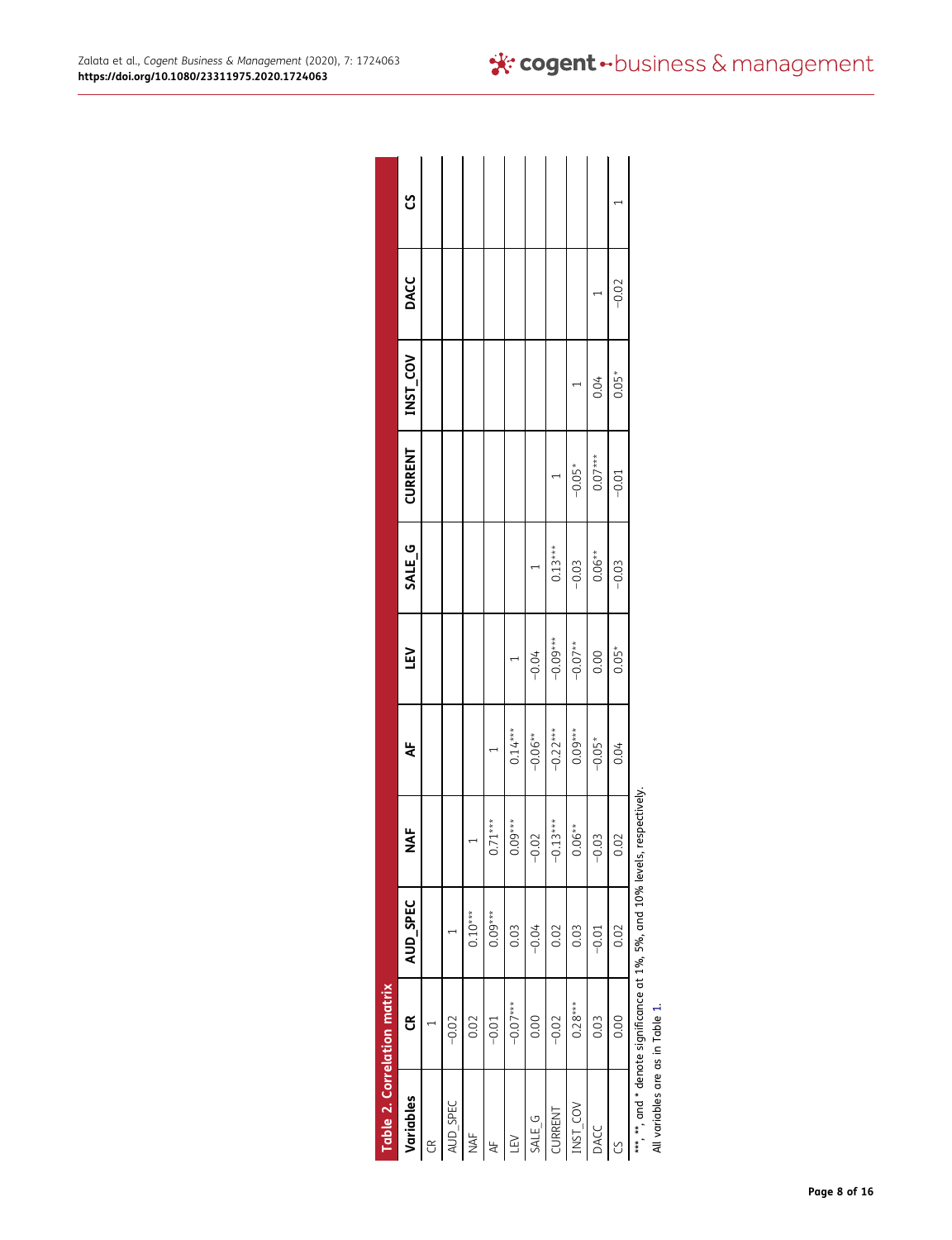<span id="page-8-0"></span>

| Table 3. Association between credit rating and audit quality |                    |             |             |             |                    |             |  |
|--------------------------------------------------------------|--------------------|-------------|-------------|-------------|--------------------|-------------|--|
| Variables                                                    | Model 1            |             |             | Model 2     |                    | Model 3     |  |
|                                                              | <b>Coefficient</b> | t-statistic | Coefficient | t-statistic | <b>Coefficient</b> | t-statistic |  |
| AUD_SPEC                                                     | $-0.009$           | $-1.11$     |             |             |                    |             |  |
| <b>NAF</b>                                                   |                    |             | 0.000       | 0.18        |                    |             |  |
| AF                                                           |                    |             |             |             | $-0.004$           | $-1.24$     |  |
| LEV                                                          | $-0.013$           | $-1.89*$    | $-0.013$    | $-1.94*$    | $-0.012$           | $-1.76*$    |  |
| SALE G                                                       | 0.000              | 0.10        | 0.001       | 0.14        | 0.000              | 0.12        |  |
| <b>CURRENT</b>                                               | $-0.001$           | $-0.43$     | $-0.001$    | $-0.43$     | $-0.002$           | $-0.70$     |  |
| INST COV                                                     | 0.001              | $10.53***$  | 0.001       | $10.47***$  | 0.001              | $10.57***$  |  |
| <b>DACC</b>                                                  | 0.045              | 0.67        | 0.046       | 0.69        | 0.043              | 0.64        |  |
| <b>CS</b>                                                    | $-0.005$           | $-0.59$     | $-0.005$    | $-0.60$     | $-0.005$           | $-0.56$     |  |
| CONS                                                         | 4.451              | 472.16***   | 4.446       | 342.43***   | 4.467              | 245.85***   |  |
| Years fixed<br>effect                                        | <b>YES</b>         |             | <b>YES</b>  |             | <b>YES</b>         |             |  |
| Adj $_R^2$                                                   | 7.92%              |             | 7.92%       |             | 7.94%              |             |  |
| $\mathsf{F}$                                                 | 14.08              |             | 13.93       |             | 14.12              |             |  |

\*\*\*, \*\*, and \* denote significance at 1%, 5%, and 10% levels, respectively.

All variables are as in Table [1.](#page-6-0)

In contrast to our expectation, Table [3](#page-8-0) shows an insignificant coefficient on AUD\_SPEC and firms credit score providing no support to our expectation that credit rating agencies perceive the presence industry-specialised auditor to add the integrity of financial statements and therefore they do not assign high score to firms audited by industry-specialised auditors. This might suggest that credit agencies are sophisticated users and have access to other private information and therefore they seem not to react to the retention of industry-specialised auditor and do not assign high credit score to firms with these types of auditors.

Similarly, Table [3](#page-8-0) shows an insignificant coefficient on NAF and again suggesting that NAF does not represent relevant information to credit ratings. However, it worth noting that it shows a positive relationship between NAF and credit rating score, which does not support to our expectation that NAF impairs external auditor independence, with credit rating agencies penalising firms paying high NAF fees to their external auditors.

Finally, Table [3](#page-8-0) shows insignificant coefficient on AF. However, again, Table [3](#page-8-0) shows a negative relationship between firms' credit rating score and AF score. This finding does not support our expectation that auditors who receive higher AF are more likely to be deemed by credit rating agencies as auditors who have spent more time and effort reviewing the financial statements detecting material misstatements and instances of earnings management, and thereby constrain any managerial opportunism. In other words, credit rating agencies might believe that high AF impair auditor independence and it seems that they moderately penalize firms paying high AF.

#### 4.3. Further analysis

<span id="page-8-1"></span>In our main analysis, we did not find evidence that credit ratings agencies seem to appreciate firms with high quality auditors and assign them high credit score. However, credit rating agencies may react to audit quality differently in certain settings where the debt providers' investment in the firm might be directly affected by the firms' financial reporting information and choices. One of these setting is meet/beat earnings benchmarks. Previous research suggests that firms are motivated to avoid reporting an earnings decrease, negative earnings or miss analysts' forecasts (i.e. Graham, Harvey, & Rajgopal, [2005](#page-14-24)). Given that market's participants interpret missing these targets as a firm might suffer serious problem in their operations which might affect both current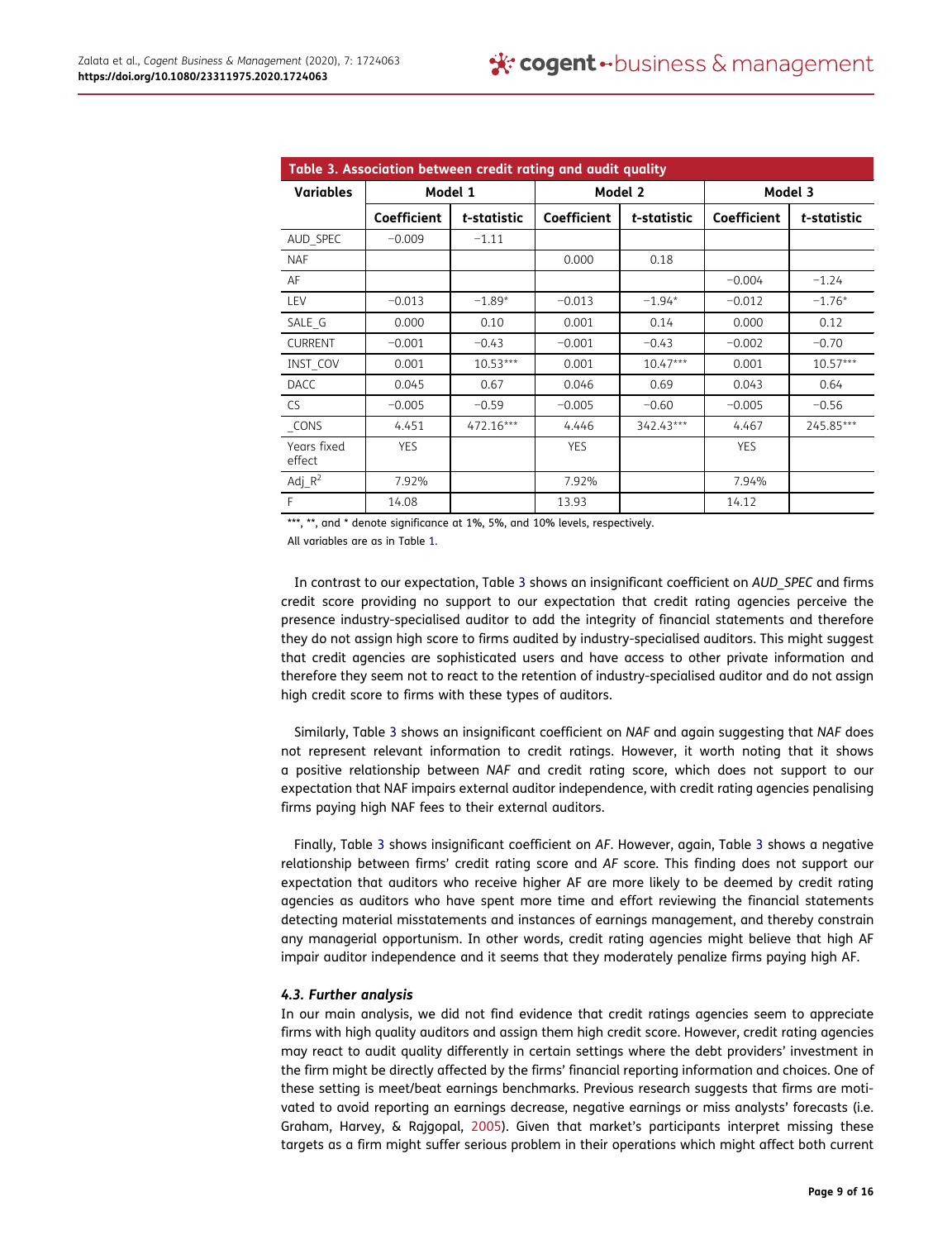and future performance. Thus, market participants might react negatively to such news and therefore some firms are motivated to avoid these potential negative reactions by manipulating their earnings in order to meet these predetermined earnings targets.

<span id="page-9-2"></span><span id="page-9-1"></span><span id="page-9-0"></span>From the three earnings targets, Jiang [\(2008\)](#page-14-3) noted that avoiding reporting losses is the most salient target for debt market for many reasons. First, unlike shareholders who might be affected by both earnings growth and deterioration, lenders only bear earnings deterioration risk and do not share earnings growth with shareholders (Fischer & Verrecchia, [1997](#page-13-29); Plummer & Tse, [1999\)](#page-14-25). Second, lenders seem to treat firms' earrings and loss asymmetrically. Begley and Freedman [\(2004\)](#page-13-30) indicated that if a debt contract includes a dividend covenant and the firm has achieved loss, the payment of a dividend will be reduced by 100% of net losses while, in the case of achieving profit, 50% of profit should be available for dividends payments. In addition, Beatty, Weber, and Yu [\(2008\)](#page-13-31) provides anecdotal evidence that, in the case of lenders using a net worth covenant, covenant slack would be tightened to 100% of reported loss and, in contrast, it is more likely to be increased if the firms have reported profit. Finally, Jiang ([2008](#page-14-3)) shows that by avoiding reporting losses, there is a larger impact on a firm's credit rating, compared with avoid reporting an earnings decrease or missing analysts' forecasts. Therefore, it seems that the debt market is more sensitive to losses than to profit. As such, we expect that credit rating agencies to be more concerned about firms reported information when a firms report a small positive core earnings, as these firms might have achieved this through earnings management (i.e. Gore, Pope, & Singh, [2007;](#page-14-26) Makarem, Hussainey, & Zalata, [2018\)](#page-14-27). Since previous literature has demonstrated that audit quality plays a critical role in mitigating earnings management practices, we expect that credit rating agencies to be more concerned and react to external auditors' quality in firms reporting small positive core earnings than in other firms. In other words, when a firm report small profit, the presence of high quality auditor will provide assurance that this small profit is genuine number and is not inflated.

<span id="page-9-3"></span>In order to investigate our conjecture, we split our sample into two groups; namely suspect firms and other firms. In particular, suspect firms are those firms that have reported small IBES earnings per share between zero and three pence. Consequently, we run equation 1 separately for these two subsamples and report the finding of this analysis in Tables [4](#page-10-0)–[6](#page-11-0). It appears that credit ratings agencies are more sensitive to audit quality when firms report small positive IBES earnings per share. In particular, as shown in Table [4,](#page-10-0) since the participation of an industry-specialised auditor is associated with high earnings quality, it seems that credit rating agencies only appreciate the participation industry-specialised auditor when firms are suspected to avoid reporting losses through the use of earnings management. That is, credit rating agencies seem to perceive firms reporting small core earrings and have been audited by one of the industry-specialised auditors as a genuine achiever of their earnings targets (reporting positive core earnings).

In addition, since NAF have been proven to compromise external auditors' independence and therefore these auditors are more likely to allow firms' to mask financial reporting practices, Table [5](#page-10-1) shows that credit rating agencies are rational and penalize firms reporting small positive earnings and pay high NAF to their external auditors. That is, credit rating agencies seem to perceive firms reporting small core earrings and have paid high NAF as opportunistic achievers of their earnings target. We report AF findings in Table [6](#page-11-0) that shows a significant negative relationship between firms' credit score, and AF when they report small IBES earnings per share demonstrating that credit rating agencies consider high AF to compromise auditor independence. Our analysis using other firms, on average, is qualitatively similar to our findings reported under the main analysis.

#### 4.4. Robustness analysis

In the previous section, the analysis focused on industry-specialised auditor, NAF and AF received by external auditors. However, as suggested by prior research, the auditor's size is another factor that might affect debt market perception. For example, big four auditors are deemed to have a better reputation compared with small auditors (i.e. Becker et al., [1998;](#page-13-18) Francis et al., [1999\)](#page-13-15), and therefore they have a lot to lose if they allow their clients to use opportunistic accounting policies and these opportunism has been caught be by the regulator. That is, big four auditors are more likely to follow more sophisticated audit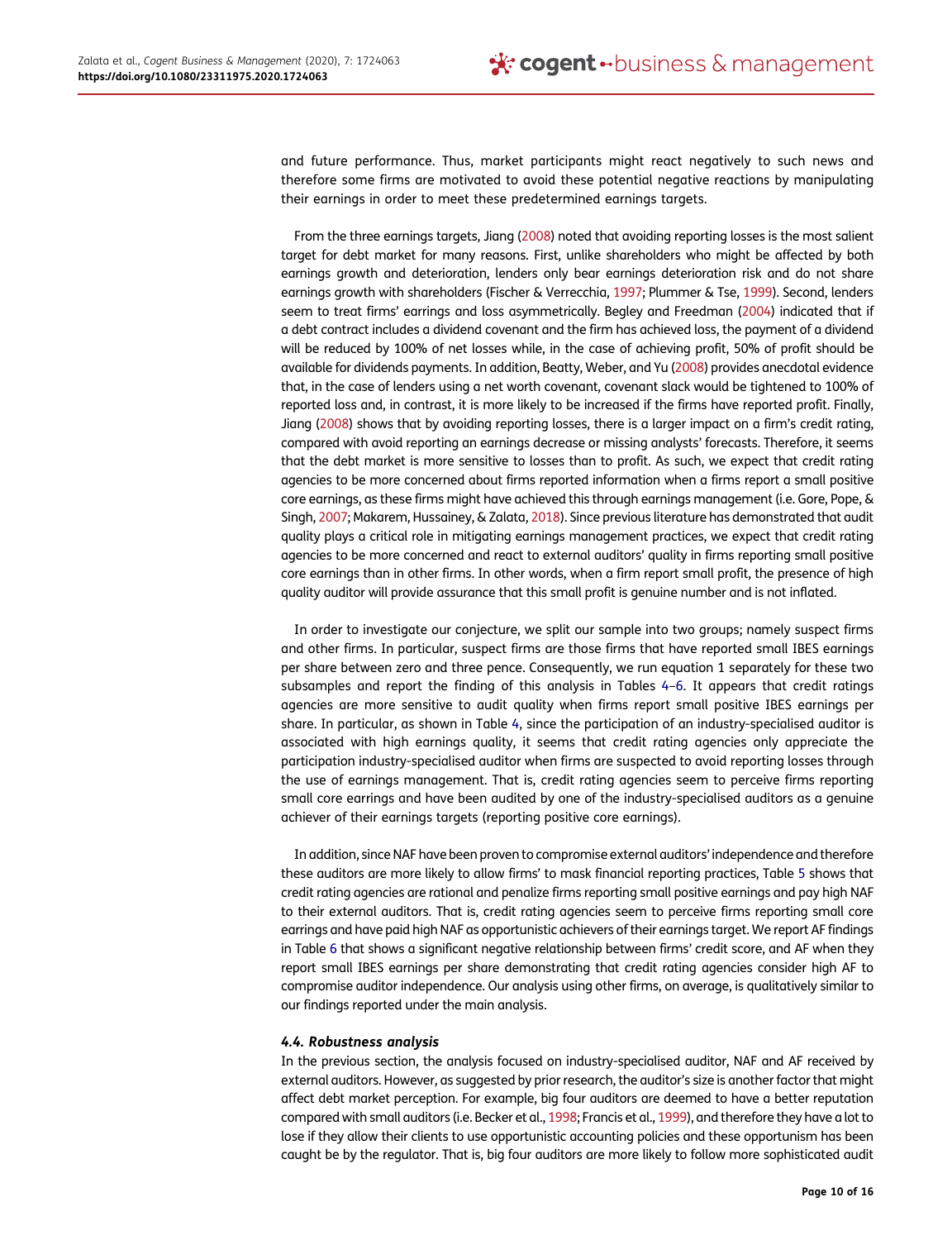<span id="page-10-0"></span>

| Table 4. Association between credit rating and audit quality using suspect firms versus other firms |  |
|-----------------------------------------------------------------------------------------------------|--|
| (the case of industry-specialist auditor model)                                                     |  |

| <b>Variables</b>   |             | <b>Suspect firms</b>                                                        | <b>Other firms</b> |             |  |
|--------------------|-------------|-----------------------------------------------------------------------------|--------------------|-------------|--|
|                    | Coefficient | t-statistic                                                                 | Coefficient        | t-statistic |  |
| AUD SPEC           | 0.029       | $2.04***$                                                                   | $-0.014$           | $-1.51$     |  |
| LEV                | $-0.068$    | $-4.04***$                                                                  | $-0.009$           | $-1.18$     |  |
| SALE G             | 0.010       | 1.02                                                                        | 0.000              | 0.05        |  |
| <b>CURRENT</b>     | 0.002       | 0.27                                                                        | $-0.001$           | $-0.43$     |  |
| INST COV           | 0.001       | $3.06***$                                                                   | 0.001              | $9.98***$   |  |
| DACC               | 0.000       | 0.00                                                                        | 0.070              | 0.89        |  |
| <b>CS</b>          | $-0.013$    | $-0.97$                                                                     | $-0.002$           | $-0.22$     |  |
| CONS               | 4.457       | 236.50***                                                                   | 4.450              | 427.86***   |  |
| Years fixed effect | <b>YES</b>  |                                                                             | <b>YES</b>         |             |  |
| Adj $R^2$          | 15.51%      |                                                                             | 8.04%              |             |  |
| F                  | 4.81        |                                                                             | 12.47              |             |  |
|                    |             | ***, **, and * denote significance at 1%, 5%, and 10% levels, respectively. |                    |             |  |

All variables are as defined in Table [1.](#page-6-0)

### <span id="page-10-1"></span>Table 5. Association between credit rating and audit quality using suspect firms versus other firms (the case of non-audit fee model)

| Variables          |             | <b>Suspect firms</b> | <b>Other firms</b> |             |  |
|--------------------|-------------|----------------------|--------------------|-------------|--|
|                    | Coefficient | t-statistic          | <b>Coefficient</b> | t-statistic |  |
| <b>NAF</b>         | $-0.007$    | $-1.98**$            | 0.002              | 0.97        |  |
| LEV                | $-0.066$    | $-3.89***$           | $-0.010$           | $-1.31$     |  |
| SALE G             | 0.011       | 1.06                 | 0.001              | 0.12        |  |
| <b>CURRENT</b>     | 0.001       | 0.09                 | $-0.001$           | $-0.34$     |  |
| INST COV           | 0.001       | $2.81***$            | 0.001              | $9.83***$   |  |
| <b>DACC</b>        | $-0.027$    | $-0.28$              | 0.069              | 0.88        |  |
| <b>CS</b>          | $-0.016$    | $-1.15$              | $-0.003$           | $-0.28$     |  |
| CONS               | 4.493       | 188.20***            | 4.434              | 302.49***   |  |
| Years fixed effect | <b>YES</b>  |                      | <b>YES</b>         |             |  |
| Adj $R^2$          | 15.40%      |                      | 7.94%              |             |  |
| $\sqrt{F}$         | 4.87        |                      | 12.31              |             |  |

 $\begin{array}{c|c|c|c} \hline \end{array} \begin{array}{c|c} \hline \end{array} \begin{array}{c} \hline \end{array} \begin{array}{c} \hline \end{array} \begin{array}{c} \hline \end{array} \begin{array}{c} \hline \end{array} \begin{array}{c} \hline \end{array} \begin{array}{c} \hline \end{array} \begin{array}{c} \hline \end{array} \begin{array}{c} \hline \end{array} \begin{array}{c} \hline \end{array} \begin{array}{c} \hline \end{array} \begin{array}{c} \hline \end{array} \begin{array}{c} \hline \end{array} \begin$ 

All variables are as defined in Table [1.](#page-6-0)

<span id="page-10-4"></span><span id="page-10-3"></span><span id="page-10-2"></span>procedures challenging firms' financial reporting decisions in order to avoid the negative consequences of managerial opportunism if discovered. However, our analysis, so far, has not considered, the size of external auditors and the reasons for this is that the majority of public companies in the UK are more likely to be audited by one of the big four auditors and therefore using the size of external auditor as a proxy for audit quality might lack statistical power. For example, almost 70% of our sample have been audited by one of the big four auditors. Nevertheless, we acknowledge that auditor size might be still perceived by lenders as an important signal for audit quality. In addition, US regulators' contend that external audit quality might be impaired because of the close relationship between auditee and external auditor (Gul, Jaggi, & Krishnan, [2007](#page-14-28)) and therefore it is advisable to rotate the external auditor periodically in order to exercise a better objective judgement (Brody & Moscove, [1998;](#page-13-32) Widyaningsih, Harymawan, Mardijuwono, Ayuningtyas, & Larasati, [2019](#page-14-29); Wolf, Tackett, & Claypool, [1999\)](#page-14-30). Therefore, as a robustness analysis, we use different audit quality proxies, namely big four auditors (BIG4) and long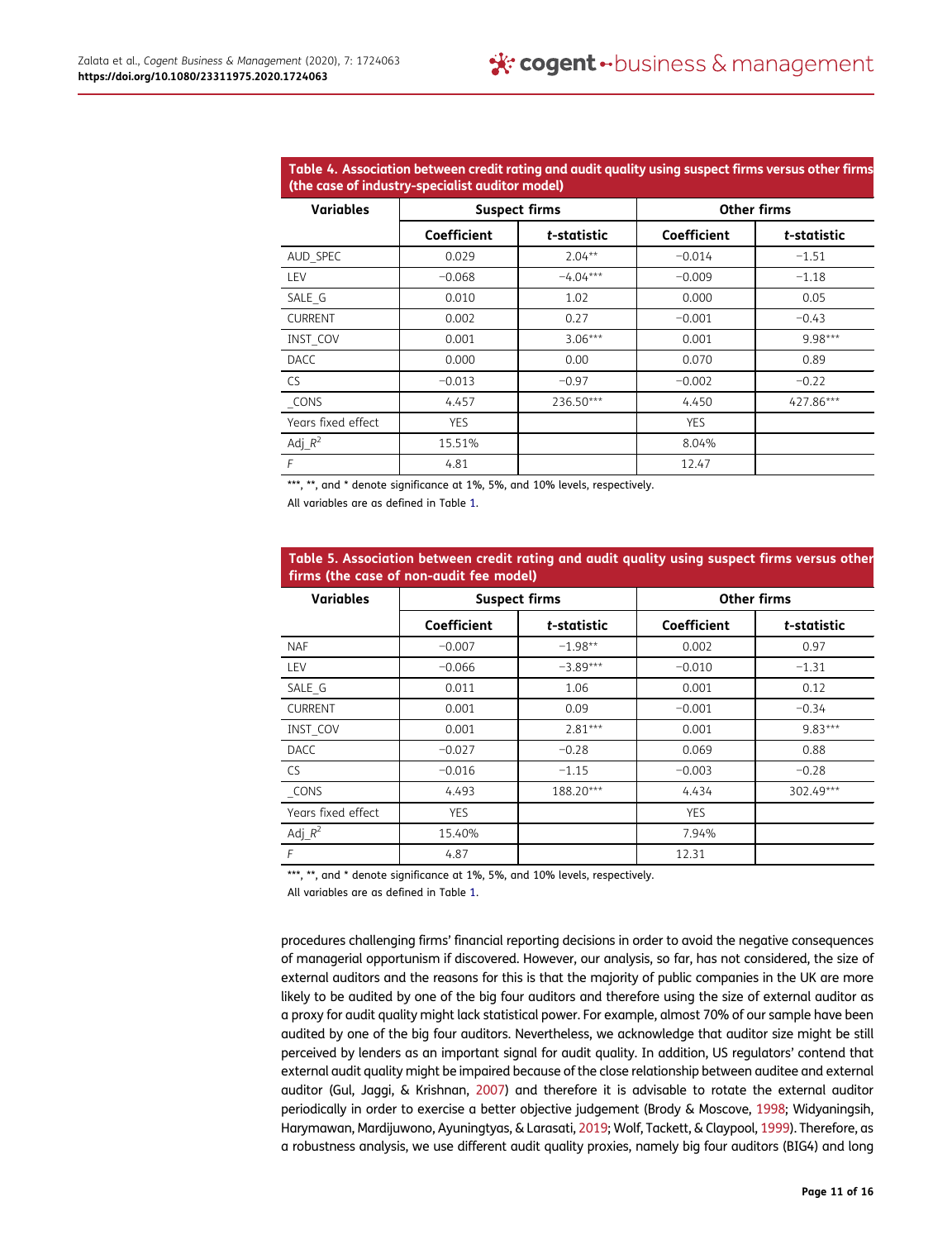<span id="page-11-0"></span>

|                | Table 6. Association between credit rating and audit quality using suspect firms versus other<br>firms (the case of audit fee model) |                      |             |                    |  |  |  |  |
|----------------|--------------------------------------------------------------------------------------------------------------------------------------|----------------------|-------------|--------------------|--|--|--|--|
| Variables      |                                                                                                                                      | <b>Suspect firms</b> |             | <b>Other firms</b> |  |  |  |  |
|                | Coefficient                                                                                                                          | t-statistic          | Coefficient | t-statistic        |  |  |  |  |
| AF             | $-0.019$                                                                                                                             | $-2.98***$           | $-0.001$    | $-0.30$            |  |  |  |  |
| <b>LEV</b>     | $-0.060$                                                                                                                             | $-3.56***$           | $-0.009$    | $-1.20$            |  |  |  |  |
| SALE G         | 0.006                                                                                                                                | 0.64                 | 0.000       | 0.11               |  |  |  |  |
| <b>CURRENT</b> | $-0.001$                                                                                                                             | $-0.16$              | $-0.001$    | $-0.52$            |  |  |  |  |

INST\_COV 0.001 2.88\*\*\* 0.001 9.91\*\*\* DACC −0.031 −0.32 0.069 0.88 CS −0.021 − −1.52 − −0.002 − −0.23 \_CONS 4.556 126.55\*\*\* 4.450 216.04\*\*\*

| Table 6. Association between credit rating and audit quality using suspect firms versus other, |  |  |
|------------------------------------------------------------------------------------------------|--|--|
| firms (the case of audit fee model)                                                            |  |  |

 $\begin{array}{c|c|c} \hline \end{array}$  5.45  $\begin{array}{|c|c|c|}\hline \end{array}$  12.2  $\begin{array}{|c|c|c|}\hline \end{array}$  12.2  $\begin{array}{|c|c|c|}\hline \end{array}$ 

Years fixed effect  $YES$  YES NOTES Adj\_ $R^2$  17.65% 7.87%

All variables are as defined in Table [1](#page-6-0)

auditor tenure. Using the full sample, as reported in Table [7,](#page-11-1) we find insignificant relationship between credit score and both big four auditors and auditors with long tenure.

Finally, arguably credit score is sticky and may not reflect the changes in firms audit quality. Therefore, one might argue that the change in credit score is more suitable measure. As a robustness analysis, we use the change in firms' credit score measured as current year minus last year credit score scaled by last year credit score. Using this measure, our unreported results show insignificant relationship between firms' credit score change and industry-specialised

| <b>Variables</b>   | Model 1            |             | Model 2     |             |  |
|--------------------|--------------------|-------------|-------------|-------------|--|
|                    | <b>Coefficient</b> | t-statistic | Coefficient | t-statistic |  |
| BIG4               | $-0.004$           | $-0.51$     |             |             |  |
| AUD_TENURE         |                    |             | 0.014       | 1.38        |  |
| LEV                | $-0.013$           | $-1.86*$    | $-0.013$    | $-1.96*$    |  |
| SALE G             | 0.001              | 0.14        | 0.001       | 0.20        |  |
| <b>CURRENT</b>     | $-0.001$           | $-0.49$     | $-0.001$    | $-0.38$     |  |
| INST COV           | 0.001              | $10.50***$  | 0.001       | $10.41***$  |  |
| DACC               | 0.043              | 0.64        | 0.046       | 0.69        |  |
| CS.                | $-0.005$           | $-0.61$     | $-0.005$    | $-0.57$     |  |
| CONS               | 4.451              | 413.78***   | 4.447       | 495.08***   |  |
| Years fixed effect | <b>YES</b>         |             | YES         |             |  |
| Adj $R^2$          | 0.0786             |             | 0.0797      |             |  |
| F                  | 13.96              |             | 14.16       |             |  |

<span id="page-11-1"></span>Table 7. Association between credit rating and audit quality (Big 4 auditors and long tenure

BIG4: Indicator variable set to one if the firm is audited by one of big 4 auditor and zero otherwise.

AUD\_TENURE: Indicator variable set to one if the auditor tenure is more than 8 year and zero otherwise. All other variables are as defined in Table [1](#page-6-0).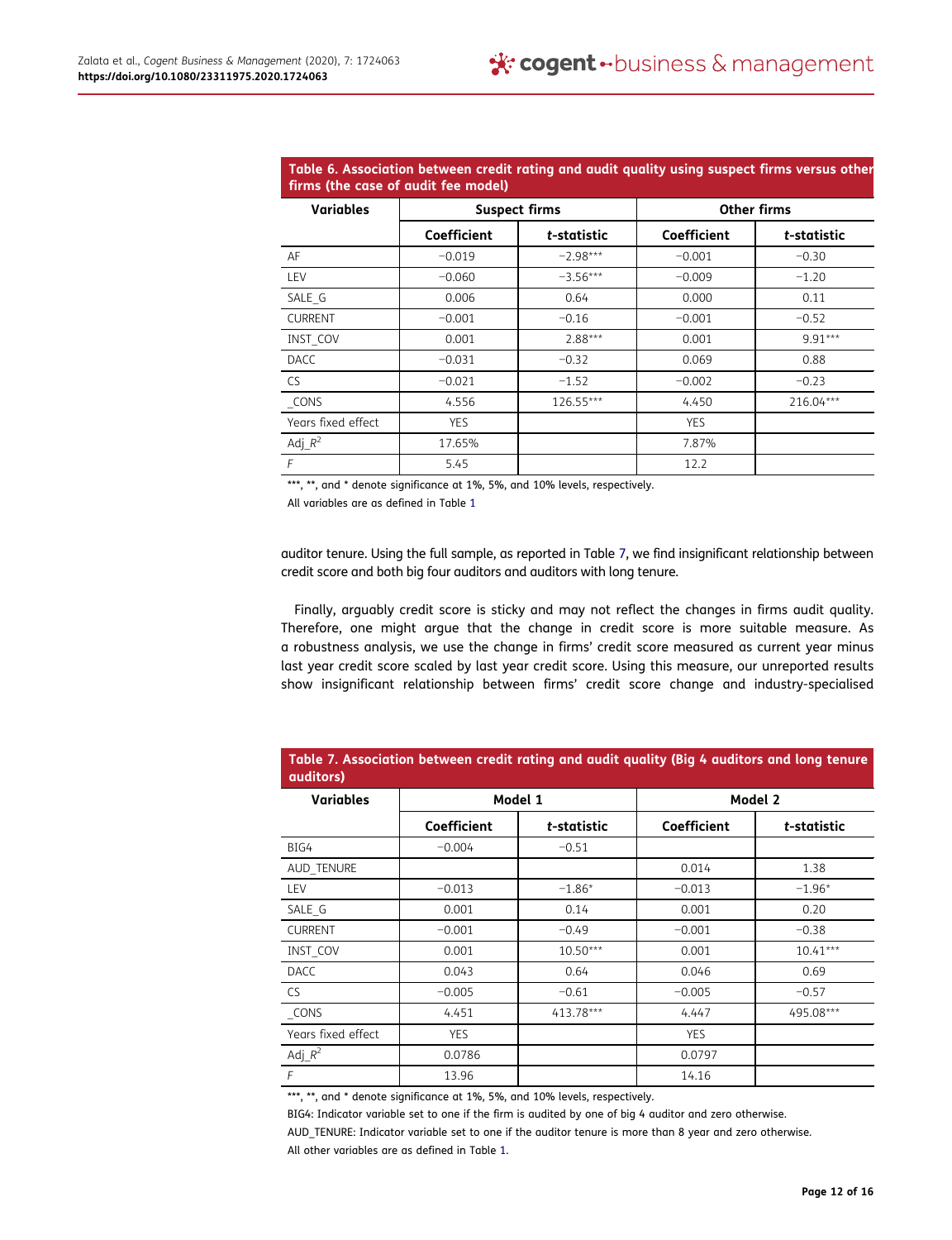auditors and NAF. However, this might be because of using short sample period and future studies might use a longer period to reinvestigate our research question.

#### 5. Conclusion

The informational role of external audit quality in the debt market is characterised by less consensus in prior accounting literature. In addition, the current studies on credit rating and audit quality have focused on the US firms operating in an ever growing legal environment and additional financial reporting requirements imposed by regulators. Therefore, in such environment, it is reasonable to expect that external auditors will exercise superior professional judgement and consequently the debt market might appreciate and react to the participation of high quality auditor in such environment. It is not clear whether such findings can be extended to other countries characterised by moderate litigation environment such as the UK. Prior research noted that while the litigation environment in the UK is stringent, the litigation punishments against external auditors are still tougher in the USA than in the UK (Basioudis et al., [2008](#page-13-8); Seetharaman et al., [2002](#page-14-6)). Already, prior UK audit studies (i.e. Basioudis & Francis, [2007;](#page-13-9) Basioudis et al., [2008;](#page-13-8) Ezzamel et al., [1996](#page-13-10)) suggest that audit market in the UK significantly different to the US market. Therefore, without direct examination, it is not clear whether credit rating agencies appreciate the participation of high quality auditor in the U.K.

In addition, the majority of US studies have focused on the external auditor's size and disregarded the individual differences between audit firms such as their specific industry experience, and their time and effort spent in auditing client financial statements. Therefore, in our study, we have used other proxies for audit quality; namely industry-specialised auditor, joint provision of non-audit services and the level of AF.

Using a sample of public UK firms over the period between 2008 and 2010, we investigate whether the debt market really appreciate the participation of high quality auditor. Despite the fact that credit agencies are sophisticated users and have access to private information, we found evidence that credit rating agencies reward firms audited by high quality auditors especially in a setting characterised by high probability of firms have committed opportunistic financial reporting decisions. In particular, we found credit rating agencies assign high credit score to firms where the auditor is considered to be an industry specialist especially when these firms are suspected to be engaged in earnings management. In addition, we found that firms who paid higher audit and NAF were assigned lower credit score especially when they report small positive core earnings, which demonstrates that credit rating firms may be concerned that these firms have manipulated their earnings in order to avoid reporting losses and therefore report positive earnings.

Nevertheless, our findings might be subject to the impact of the global finical crisis. In particular, our sample covers the 2008–2010 period and it is not clear whether these findings can be extended to other periods. Future studies might use long period and investigate whether credit rating agencies response to audit quality is different in other period.

#### Acknowledgements

We are very grateful for helpful comments received from the anonymous reviewers and Professor Collins Ntim. We also gratefully acknowledge the financial support received from the research sector, Arab Open University, Kuwait Branch under decision no 19156.

#### Funding

We gratefully acknowledge the financial support received from the research sector, Arab Open University, Kuwait Branch under decision no 19156.

#### Author details

<span id="page-12-2"></span><span id="page-12-1"></span><span id="page-12-0"></span>Alaa Mansour Zalata<sup>[1](#page-0-0)</sup> E-mail: alaa4@mans.edu.eg Hany Elzahar<sup>[2,3](#page-0-0)</sup> E-mail: hzahar@aou.edu.kw Craig McLaughlin<sup>4</sup> E-mail: craig.mclaughlin@strath.ac.uk <sup>1</sup> Faculty of Commerce, Mansoura University, El-mansoura, Egypt.

<sup>2</sup> Faculty of Commerce, Damietta University, Damietta, Egypt.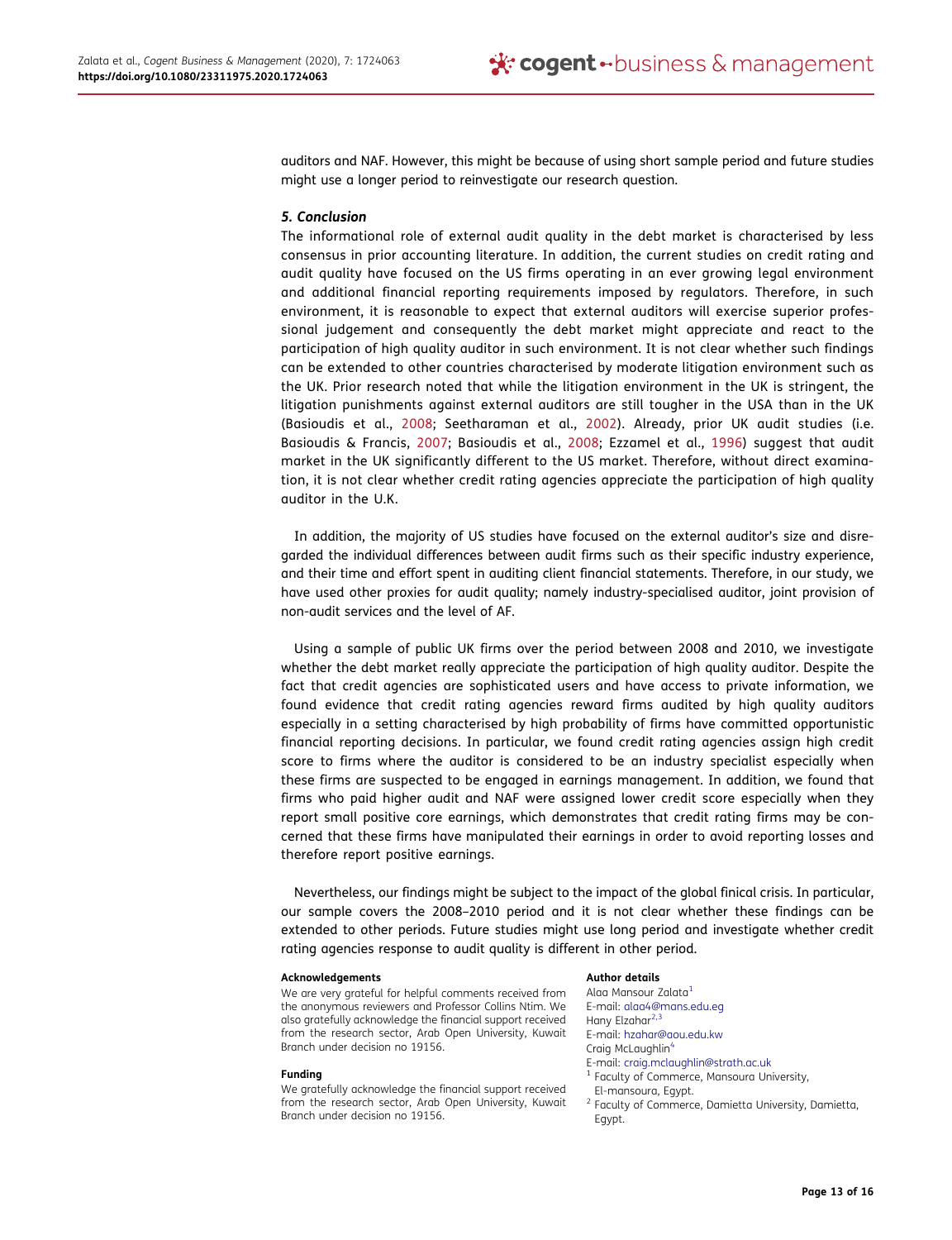- <sup>3</sup> Faculty of Business Studies, Arab Open University, Beirut, Kuwait.
- <sup>4</sup> Strathclyde Business School, University of Strathclyde, Glasgow, UK.

#### Citation information

Cite this article as: External audit quality and firms' credit score, Alaa Mansour Zalata, Hany Elzahar & Craig McLaughlin, Cogent Business & Management (2020), 7: 1724063.

#### References

- <span id="page-13-28"></span>Abernathy, J. L., Beyer, B., & Rapley, E. T. [\(2014](#page-5-0)). Earnings management constraints and classification shifting. Journal of Business Finance & Accounting, 41(5–6), 600–626. doi:[10.1111/](https://doi.org/10.1111/jbfa.2014.41.issue-5-6) [jbfa.2014.41.issue-5-6](https://doi.org/10.1111/jbfa.2014.41.issue-5-6)
- <span id="page-13-2"></span>Abrar, A. [\(2019](#page-1-0)). The impact of financial and social performance of microfinance institutions on lending interest rate: A cross-country evidence. Cogent Business & Management, 6(1), 1540072.
- <span id="page-13-12"></span>Ball, R., & Brown, P. ([1968](#page-3-0)). An empirical evaluation of accounting income numbers. Journal of Accounting Research, 6, 159–178. doi:[10.2307/2490232](https://doi.org/10.2307/2490232)
- <span id="page-13-23"></span>Balsam, S., Krishnan, J., & Yang, J. S. [\(2003](#page-4-0)). Auditor industry specialization and earnings quality. Auditing: A Journal of Practice & Theory, 22(2), 71–97. doi:[10.2308/aud.2003.22.2.71](https://doi.org/10.2308/aud.2003.22.2.71)
- <span id="page-13-19"></span>Balvers, R. J., McDonald, B., & Miller, R. E. ([1988\)](#page-3-1). Underpricing of new issues and the choice of auditor as a signal of investment banker reputation. Accounting Review, 36(4), 605–622.
- <span id="page-13-9"></span>Basioudis, I. G., & Francis, J. R. ([2007](#page-2-0)). Big 4 audit fee premiums for national and office-level industry leadership in the United Kingdom. Auditing: A Journal of Practice and Theory, 26(2), 143–166. doi:[10.2308/](https://doi.org/10.2308/aud.2007.26.2.143) [aud.2007.26.2.143](https://doi.org/10.2308/aud.2007.26.2.143)
- <span id="page-13-8"></span>Basioudis, I. G., Papakonstantinou, E., & Geiger, M. A. [\(2008\)](#page-2-1). Audit fees, non-audit fees and auditor going-concern reporting decisions in the United Kingdom. Abacus, 44(3), 284–309. doi:[10.1111/](https://doi.org/10.1111/abac.2008.44.issue-3) [abac.2008.44.issue-3](https://doi.org/10.1111/abac.2008.44.issue-3)
- <span id="page-13-31"></span>Beatty, A., Weber, J., & Yu, J. J. [\(2008](#page-9-0)). Conservatism and debt. Journal of Accounting and Economics, 45(2–3), 154–174. doi:[10.1016/j.jacceco.2008.04.005](https://doi.org/10.1016/j.jacceco.2008.04.005)
- <span id="page-13-20"></span>Beatty, R. P. [\(1989\)](#page-3-1). Auditor reputation and the pricing of initial public offerings. The Accounting Review, 64(4), 693.
- <span id="page-13-13"></span>Beaver, W. H. [\(1968](#page-3-0)). The information content of annual earnings announcements. Journal of Accounting Research, 67–92. doi:[10.2307/2490070](https://doi.org/10.2307/2490070)
- <span id="page-13-24"></span>Beck, P. J., Frecka, T. J., & Solomon, I. [\(1988](#page-4-1)). A model of the market for MAS and audit services: Knowledge spillovers and auditor-auditee bonding. Journal of Accounting Literature, 7(1), 50–64.
- <span id="page-13-18"></span>Becker, C. L., DeFond, M. L., Jiambalvo, J., & Subramanyam, K. R. ([1998\)](#page-3-2). The effect of audit quality on earnings management. Contemporary Accounting Research, 15(1), 1–24. doi:[10.1111/](https://doi.org/10.1111/care.1998.15.issue-1) [care.1998.15.issue-1](https://doi.org/10.1111/care.1998.15.issue-1)
- <span id="page-13-30"></span>Begley, J., & Freedman, R. [\(2004](#page-9-1)). The changing role of accounting numbers in public lending agreements. Accounting Horizons, 18(2), 81–96. doi:[10.2308/](https://doi.org/10.2308/acch.2004.18.2.81) [acch.2004.18.2.81](https://doi.org/10.2308/acch.2004.18.2.81)
- <span id="page-13-14"></span>Beneish, M. D., & Vargus, M. E. [\(2002](#page-3-3)). Insider trading, earnings quality, and accrual mispricing. The Accounting Review, 77(4), 755–791. doi:[10.2308/](https://doi.org/10.2308/accr.2002.77.4.755) [accr.2002.77.4.755](https://doi.org/10.2308/accr.2002.77.4.755)
- <span id="page-13-32"></span>Brody, R. G., & Moscove, S. A. [\(1998](#page-10-2)). Mandatory auditor rotation. National Public Accountant, 43, 32–36.
- <span id="page-13-27"></span>Chung, H., & Kallapur, S. [\(2003](#page-5-1)). Client importance, nonaudit services, and abnormal accruals. The Accounting Review, 78(4), 931–955. doi:[10.2308/](https://doi.org/10.2308/accr.2003.78.4.931) [accr.2003.78.4.931](https://doi.org/10.2308/accr.2003.78.4.931)
- <span id="page-13-5"></span>DeAngelo, L. E. ([1981\)](#page-1-1). Auditor size and audit quality. Journal of Accounting and Economics, 3(3), 183–199. doi:[10.1016/0165-4101\(81\)90002-1](https://doi.org/10.1016/0165-4101(81)90002-1)
- <span id="page-13-6"></span>Dedman, E., & Kausar, A. [\(2012](#page-1-2)). The impact of voluntary audit on credit ratings: Evidence from UK private firms. Accounting and Business Research, 42(4), 397–418. doi:[10.1080/00014788.2012.653761](https://doi.org/10.1080/00014788.2012.653761)
- <span id="page-13-11"></span>Deegan, C., & Unerman, J. ([2006\)](#page-3-4). Financial accounting theory. London: McGraw-Hill Education.
- <span id="page-13-17"></span>Dopuch, N., & Simunic, D. ([1980\)](#page-3-5). The nature of competition in the auditing profession: A descriptive and normative view. Regulation and the Accounting Profession, 34(2), 283–289.
- <span id="page-13-1"></span>Ederington, L., & Yawitz, J. ([1987\)](#page-1-3). The rating process. In E. Altman (Ed.), Handbook of financial markets and institutions (6th ed). New York, NY: John Wiley & Sons.
- <span id="page-13-21"></span>Eichenseher, J. W., Hagigi, M., & Shields, D. [\(1989](#page-4-2)). Market reaction to auditor changes by OTC companies. Auditing-A Journal of Practice & Theory, 9(1), 29–40.
- <span id="page-13-3"></span>Eliwa, Y., Aboud, A., & Saleh, A. ([2019\)](#page-1-0). ESG practices and the cost of debt: Evidence from EU countries. Critical Perspectives on Accounting, Forthcoming. doi:[10.1016/j.cpa.2019.102097](https://doi.org/10.1016/j.cpa.2019.102097)
- <span id="page-13-4"></span>Eliwa, Y., Gregoriou, A., & Paterson, A. ([2019\)](#page-1-4). Accruals quality and the cost of debt: The European evidence. International Journal of Accounting & Information Management, 27(2), 333–351. doi:[10.1108/IJAIM-01-](https://doi.org/10.1108/IJAIM-01-2018-0008) [2018-0008](https://doi.org/10.1108/IJAIM-01-2018-0008)
- <span id="page-13-10"></span>Ezzamel, M., Gwilliam, D. R., & Holland, K. M. [\(1996](#page-2-1)). Some empirical evidence from publicly quoted UK companies on the relationship between the pricing of audit and non-audit services. Accounting and Business Research, 27(1), 3–16. doi:[10.1080/](https://doi.org/10.1080/00014788.1996.9729528) [00014788.1996.9729528](https://doi.org/10.1080/00014788.1996.9729528)
- <span id="page-13-22"></span>Fakhfakh Sakka, I., Jarboui, A., & Bisogno, M. [\(2016](#page-4-3)). Audit reports timeliness: Empirical evidence from Tunisia. Cogent Business & Management, 3(1), 1195680. doi:[10.1080/23311975.2016.1195680](https://doi.org/10.1080/23311975.2016.1195680)
- <span id="page-13-25"></span>Ferguson, M. J., Seow, G. S., & Young, D. ([2004\)](#page-4-4). Nonaudit services and earnings management: UK evidence. Contemporary Accounting Research, 21(4), 813–841. doi:[10.1506/MFV5-9T3Q-H5RK-VC20](https://doi.org/10.1506/MFV5-9T3Q-H5RK-VC20)
- <span id="page-13-29"></span>Fischer, P. E., & Verrecchia, R. E. ([1997\)](#page-9-2). The effect of limited liability on the market response to disclosure. Contemporary Accounting Research, 14(3), 515–541. doi:[10.1111/care.1997.14.issue-3](https://doi.org/10.1111/care.1997.14.issue-3)
- <span id="page-13-7"></span>Fortin, S., & Pittman, J. A. ([2007](#page-2-2)). The role of auditor choice in debt pricing in private firms. Contemporary Accounting Research, 24(3), 859–896. doi:[10.1506/car.24.3.8](https://doi.org/10.1506/car.24.3.8)
- <span id="page-13-15"></span>Francis, J. R., Maydew, E. L., & Sparks, H. C. ([1999\)](#page-3-2). The role of Big 6 auditors in the credible reporting of accruals. Auditing: A Journal of Practice & Theory, 18 (2), 17–34. doi:[10.2308/aud.1999.18.2.17](https://doi.org/10.2308/aud.1999.18.2.17)
- <span id="page-13-26"></span>Frankel, R. M., Johnson, M. F., & Nelson, K. K. [\(2002](#page-4-4)). The relation between auditors' fees for nonaudit services and earnings management. The Accounting Review, 77(s–1), 71–105. doi:[10.2308/accr.2002.77.s-1.71](https://doi.org/10.2308/accr.2002.77.s-1.71)
- <span id="page-13-0"></span>Frost, C. A. [\(2007\)](#page-1-5). Credit rating agencies in capital markets: A review of research evidence on selected criticisms of the agencies. Journal of Accounting, Auditing & Finance, 22(3), 469–492. doi:[10.1177/](https://doi.org/10.1177/0148558X0702200306) [0148558X0702200306](https://doi.org/10.1177/0148558X0702200306)
- <span id="page-13-16"></span>Ghosh, A., & Moon, D. [\(2005\)](#page-3-6). Auditor tenure and perceptions of audit quality. The Accounting Review, 80 (2), 585–612. doi:[10.2308/accr.2005.80.2.585](https://doi.org/10.2308/accr.2005.80.2.585)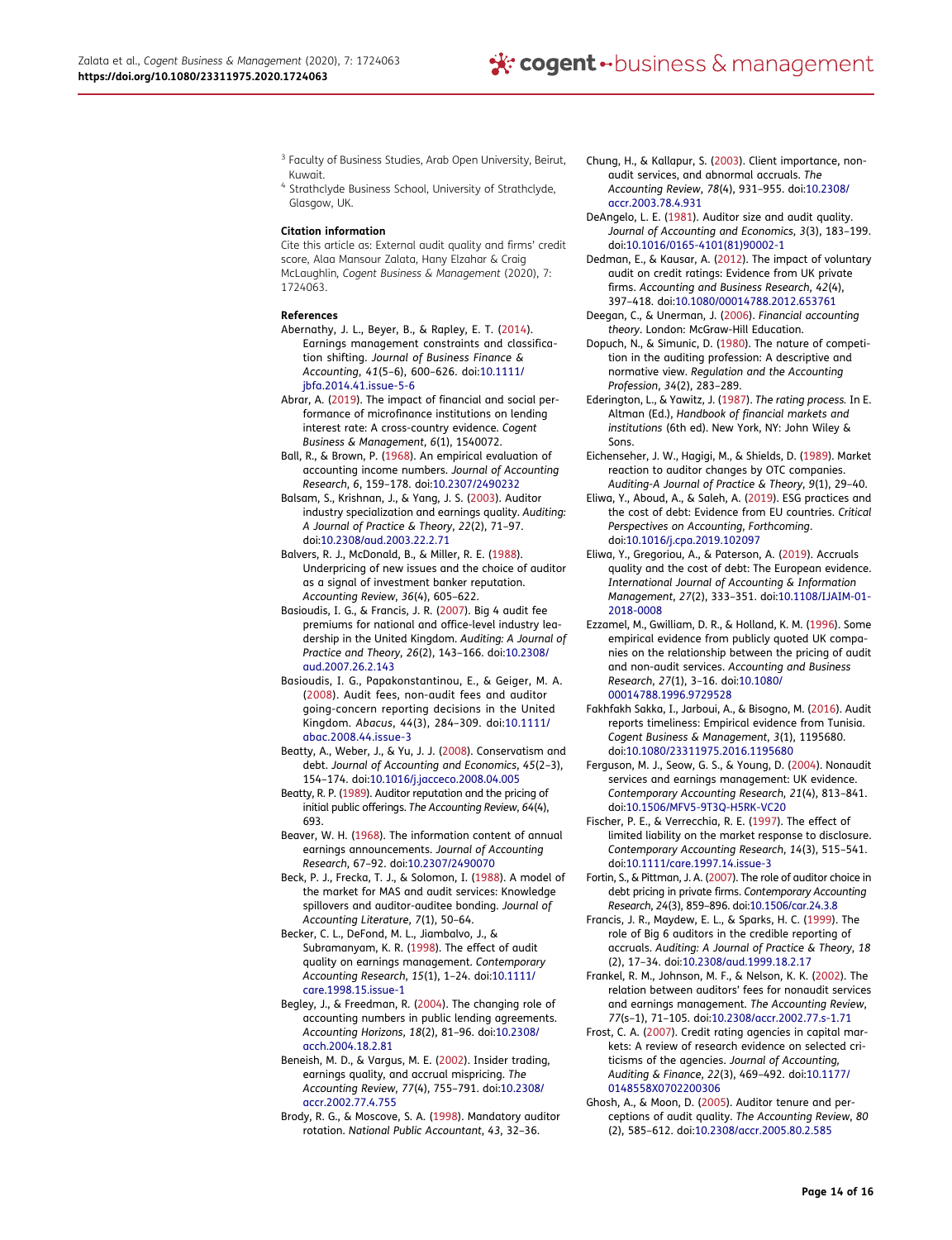- <span id="page-14-26"></span>Gore, P., Pope, P. F., & Singh, A. K. [\(2007](#page-9-3)). Earnings management and the distribution of earnings relative to targets: UK evidence. Accounting and Business Research, 37(2), 123–149. doi:[10.1080/](https://doi.org/10.1080/00014788.2007.9730065) [00014788.2007.9730065](https://doi.org/10.1080/00014788.2007.9730065)
- <span id="page-14-24"></span>Graham, J. R., Harvey, C. R., & Rajgopal, S. [\(2005](#page-8-1)). The economic implications of corporate financial reporting. Journal of Accounting and Economics, 40 (1–3), 3–73. doi:[10.1016/j.jacceco.2005.01.002](https://doi.org/10.1016/j.jacceco.2005.01.002)
- <span id="page-14-15"></span>Gul, F. A., Fung, S. Y. K., & Jaggi, B. ([2009\)](#page-4-0). Earnings quality: Some evidence on the role of auditor tenure and auditors' industry expertise. Journal of Accounting and Economics, 47(3), 265–287. doi:[10.1016/j.jacceco.2009.03.001](https://doi.org/10.1016/j.jacceco.2009.03.001)
- <span id="page-14-28"></span>Gul, F. A., Jaggi, B. L., & Krishnan, G. V. ([2007\)](#page-10-3). Auditor independence: Evidence on the joint effects of auditor tenure and nonaudit fees. Auditing: A Journal of Practice & Theory, 26(2), 117–142. doi:[10.2308/](https://doi.org/10.2308/aud.2007.26.2.117) [aud.2007.26.2.117](https://doi.org/10.2308/aud.2007.26.2.117)
- <span id="page-14-17"></span>Hoang Tien, N., Thuong, T. M., Minh Duc, L. D., Hoang Yen, N. T., & Ntim, C. G. ([2019\)](#page-4-5). Enhancing independence of local auditing services by profiting from experiences of the Big4 group (KPMG, Deloitte, PWC E&Y) operating in Vietnam market. Cogent Business & Management, 6(1), 1605702. doi:[10.1080/](https://doi.org/10.1080/23311975.2019.1605702) [23311975.2019.1605702](https://doi.org/10.1080/23311975.2019.1605702)
- <span id="page-14-2"></span>Holthausen, R. W., & Watts, R. L. ([2001\)](#page-1-6). The relevance of the value-relevance literature for financial accounting standard setting. Journal of Accounting and Economics, 31(1–3), 3–75. doi:[10.1016/S0165-](https://doi.org/10.1016/S0165-4101(01)00029-5) [4101\(01\)00029-5](https://doi.org/10.1016/S0165-4101(01)00029-5)
- <span id="page-14-3"></span>Jiang, J. [\(2008](#page-1-7)). Beating earnings benchmarks and the cost of debt. The Accounting Review, 83(2), 377–416. doi:[10.2308/accr.2008.83.2.377](https://doi.org/10.2308/accr.2008.83.2.377)
- <span id="page-14-12"></span>Johnson, W. B., & Lys, T. [\(1990](#page-4-2)). The market for audit services: Evidence from voluntary auditor changes. Journal of Accounting and Economics, 12(1–3), 281–308. doi:[10.1016/0165-4101\(90\)90051-5](https://doi.org/10.1016/0165-4101(90)90051-5)
- <span id="page-14-23"></span>Jones, J. J. ([1991\)](#page-5-2). Earnings management during import relief investigations. Journal of Accounting Research, 29(2), 193–228. doi:[10.2307/2491047](https://doi.org/10.2307/2491047)
- <span id="page-14-22"></span>Kim, J. B., Simunic, D. A., Stein, M. T., & Yi, C. H. ([2011\)](#page-5-3). Voluntary audits and the cost of debt capital for privately held firms: Korean evidence. Contemporary Accounting Research, 28(2), 585–615. doi:[10.1111/](https://doi.org/10.1111/j.1911-3846.2010.01054.x) [j.1911-3846.2010.01054.x](https://doi.org/10.1111/j.1911-3846.2010.01054.x)
- <span id="page-14-13"></span>Kluger, B. D., & Shields, D. ([1991\)](#page-4-2). Managerial moral hazard and auditor changes. Critical Perspectives on Accounting, 2(3), 255–272. doi:[10.1016/1045-](https://doi.org/10.1016/1045-2354(91)90013-4) [2354\(91\)90013-4](https://doi.org/10.1016/1045-2354(91)90013-4)
- <span id="page-14-16"></span>Krishnan, G. V. ([2003\)](#page-4-0). Does Big 6 auditor industry expertise constrain earnings management? Accounting Horizons, 17, 1–16. doi:[10.2308/acch.2003.17.s-1.1](https://doi.org/10.2308/acch.2003.17.s-1.1)
- <span id="page-14-1"></span>La Porta, R., Lopez-de-Silanes, F., Shleifer, A., & Vishny, R. W. [\(1998\)](#page-1-8). Law and finance. Journal of Political Economy, 106(6), 1113–1155. doi:[10.1086/250042](https://doi.org/10.1086/250042)
- <span id="page-14-19"></span>Larcker, D. F., & Richardson, S. A. [\(2004](#page-4-4)). Fees paid to audit firms, accrual choices, and corporate governance. Journal of Accounting Research, 42(3), 625–658. doi:[10.1111/j.1475-679X.2004.t01-1-00143.x](https://doi.org/10.1111/j.1475-679X.2004.t01-1-00143.x)
- <span id="page-14-20"></span>Lim, C. Y., & Tan, H. T. [\(2008](#page-5-4)). Non-audit service fees and audit quality: The impact of auditor specialization. Journal of Accounting Research, 46(1), 199–246. doi:[10.1111/j.1475-679X.2007.00266.x](https://doi.org/10.1111/j.1475-679X.2007.00266.x)
- <span id="page-14-27"></span>Makarem, N., Hussainey, K., & Zalata, A. ([2018\)](#page-9-3). Earnings management in the aftermath of the zero-earnings discontinuity disappearance. Journal of Applied Accounting Research, 19(3), 401–422. doi:[10.1108/](https://doi.org/10.1108/JAAR-03-2017-0047) [JAAR-03-2017-0047](https://doi.org/10.1108/JAAR-03-2017-0047)
- <span id="page-14-5"></span>Mansi, S. A., Maxwell, W. F., & Miller, D. P. [\(2004](#page-1-9)). Does auditor quality and tenure matter to investors? Evidence from the bond market. Journal of Accounting Research, 42(4), 755–793. doi:[10.1111/](https://doi.org/10.1111/j.1475-679X.2004.00156.x) [j.1475-679X.2004.00156.x](https://doi.org/10.1111/j.1475-679X.2004.00156.x)
- <span id="page-14-8"></span>McVay, S. E. [\(2006\)](#page-3-3). Earnings management using classification shifting: An examination of core earnings and special items. The Accounting Review, 81(3), 501–531. doi:[10.2308/accr.2006.8](https://doi.org/10.2308/accr.2006.81.3.501) [1.3.501](https://doi.org/10.2308/accr.2006.81.3.501)
- <span id="page-14-14"></span>Nichols, D. R., & Smith, D. B. [\(1983](#page-4-6)). Auditor credibility and auditor changes. Journal of Accounting Research, 21, 534–544. doi:[10.2307/2490789](https://doi.org/10.2307/2490789)
- <span id="page-14-25"></span>Plummer, C. E., & Tse, S. Y. [\(1999](#page-9-2)). The effect of limited liability on the informativeness of earnings: Evidence from the stock and bond markets. Contemporary Accounting Research, 16(3), 541–574. doi:[10.1111/](https://doi.org/10.1111/care.1999.16.issue-3) [care.1999.16.issue-3](https://doi.org/10.1111/care.1999.16.issue-3)
- <span id="page-14-6"></span>Seetharaman, A., Gul, F. A., & Lynn, S. G. [\(2002](#page-2-0)). Litigation risk and audit fees: Evidence from UK firms cross-listed on US markets. Journal of Accounting and Economics, 33(1), 91–115. doi:[10.1016/S0165-](https://doi.org/10.1016/S0165-4101(01)00046-5) [4101\(01\)00046-5](https://doi.org/10.1016/S0165-4101(01)00046-5)
- <span id="page-14-18"></span>Simunic, D. A. ([1984\)](#page-4-1). Auditing, consulting, and auditor independence. Journal of Accounting Research, 679–702. doi:[10.2307/2490671](https://doi.org/10.2307/2490671)
- <span id="page-14-9"></span>Sloan, R. G. ([1996\)](#page-3-3). Do stock prices fully reflect information in accruals and cash flows about future earnings? Accounting Review, 71(3), 289–315.
- <span id="page-14-21"></span>Srinidhi, B. N., & Gul, F. A. [\(2007](#page-5-5)). The differential effects of auditors' nonaudit and audit fees on accrual quality. Contemporary Accounting Research, 24(2), 595–629. doi:[10.1506/ARJ4-20P3-201K-3752](https://doi.org/10.1506/ARJ4-20P3-201K-3752)
- <span id="page-14-11"></span>Teoh, S. H., & Wong, T. J. [\(1993](#page-3-7)). Perceived auditor quality and the earnings response coefficient. Accounting Review, 68(2), 346–366.
- <span id="page-14-4"></span>Watts, R., & Zimmerman, J. ([1981\)](#page-1-1). The markets for independence and independent auditors (Working paper). University of Rochester.
- <span id="page-14-7"></span>Watts, R. L., & Zimmerman, J. L. ([1986\)](#page-3-8). Positive accounting theory. New Jersey, Englewood Cliffs: Prentice Hall.
- <span id="page-14-29"></span>Widyaningsih, I. A., Harymawan, I., Mardijuwono, A. W., Ayuningtyas, E. S., & Larasati, D. A. [\(2019](#page-10-4)). Audit firm rotation and audit quality: Comparison before vs after the elimination of audit firm rotation regulations in Indonesia. Cogent Business & Management, 6, 1695403.
- <span id="page-14-30"></span>Wolf, F. M., Tackett, J. A., & Claypool, G. A. ([1999\)](#page-10-4). Audit disaster futures: Antidotes for the expectation gap? Managerial Auditing Journal, 14(9), 468–478. doi:[10.1108/02686909910301556](https://doi.org/10.1108/02686909910301556)
- <span id="page-14-0"></span>Wu, J. S., & Zhang, I. X. ([2014\)](#page-0-1). The adoption of internationally recognized accounting standards: Implications for the credit markets. Journal of Accounting, Auditing & Finance, 29(2), 95–128. doi:[10.1177/0148558X14524420](https://doi.org/10.1177/0148558X14524420)
- <span id="page-14-10"></span>Xie, H. ([2001\)](#page-3-3). The mispricing of abnormal accruals. The Accounting Review, 76(3), 357–373. doi:[10.2308/](https://doi.org/10.2308/accr.2001.76.3.357) [accr.2001.76.3.357](https://doi.org/10.2308/accr.2001.76.3.357)